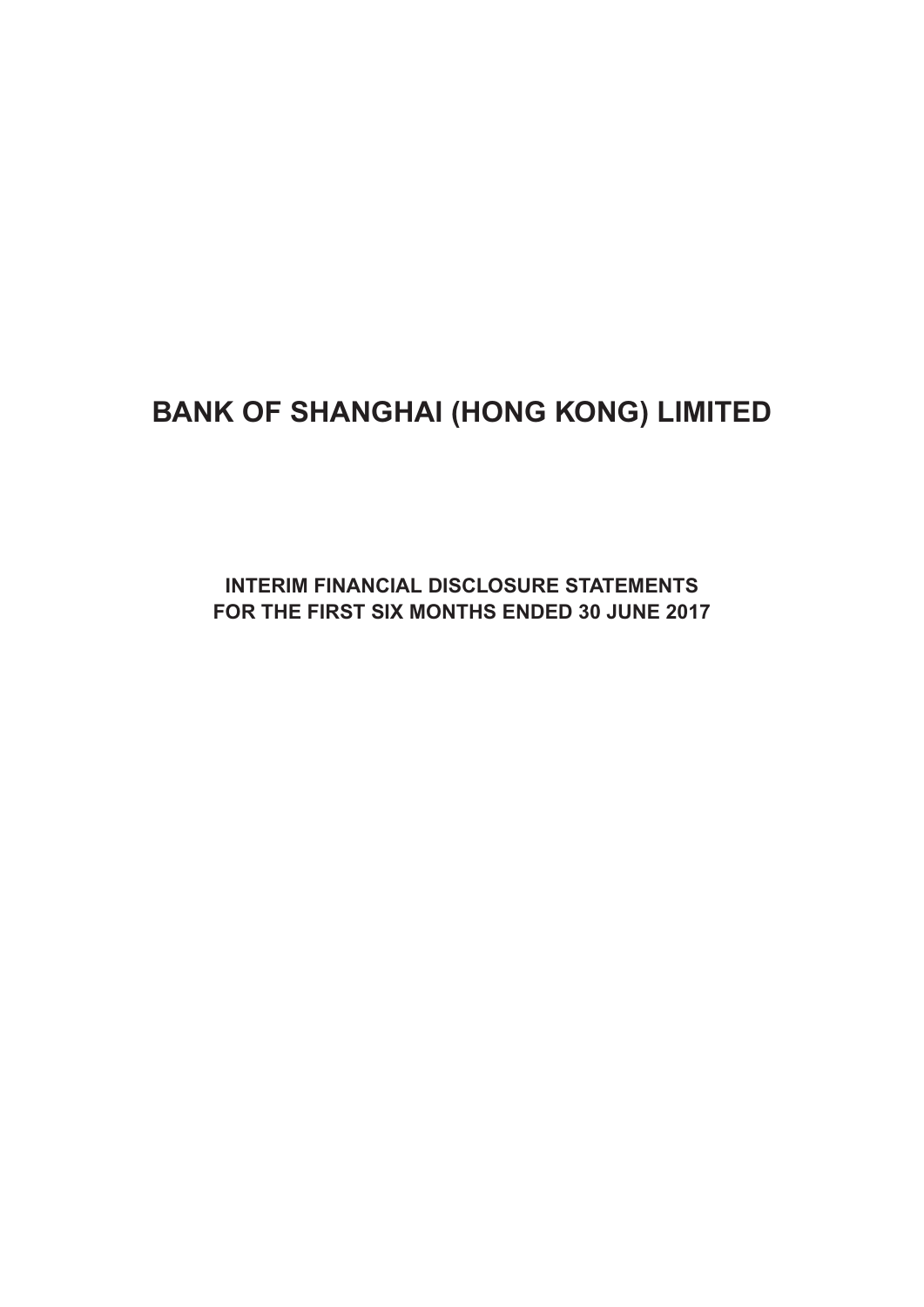## **CONTENTS**

|                                                                      | Page(s) |
|----------------------------------------------------------------------|---------|
| <b>Financial Review</b>                                              | 1       |
| Condensed Consolidated Statement of Comprehensive Income (Unaudited) | 2       |
| Condensed Consolidated Statement of Financial Position (Unaudited)   | 3       |
| Condensed Consolidated Statement of Changes in Equity (Unaudited)    | 4       |
| Condensed Consolidated Statement of Cash Flows (Unaudited)           | 5       |
| Notes to Condensed Consolidated Financial Statements (Unaudited)     | 6       |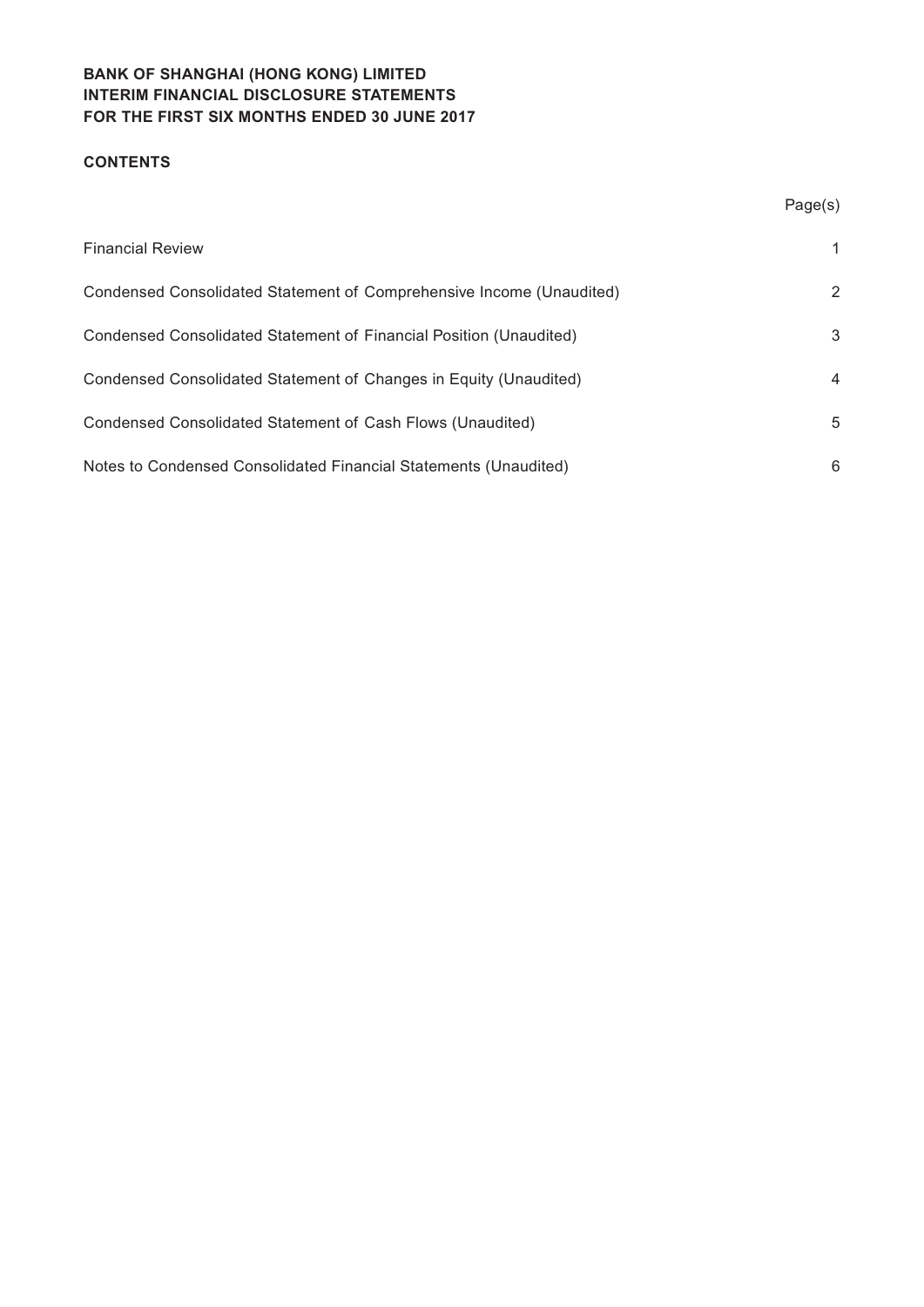Bank of Shanghai (Hong Kong) Limited (the "Company") is pleased to present the interim financial disclosure statement of the Company and its subsidiaries (the "Group") for the first half of 2017 ended 30 June 2017. The condensed consolidated statement of comprehensive income, the condensed consolidated statement of cash flows, and the condensed consolidated statement of changes in equity for the six months period ended 30 June 2017, and the condensed consolidated statement of financial position as at 30 June 2017 of the Group, (all of which are unaudited) along with the explanatory notes are illustrated on pages 2 to 24 of this interim financial disclosure statements.

## **Financial Review**

The Group's pre-tax profit for the period was HK\$68 million, which increased by 6% as compared with the same period of the previous year. It should be noted that the Group's operating results included a foreign exchange translation gain of HK\$33 million (2016: loss of HK\$17 million) on the capital denominated in Renminbi ("RMB") due to appreciation of RMB against HK Dollar during the period and an individually assessed impairment charge for a sub-standard loan. Before accounting for these two items, the Group's operating profit before taxation was HK\$182 million, an increase of HK\$87 million or 93% as compared with the same period of the previous year.

Total loans and advances to customers were up by 3% to HK\$13,152 million from 2016 year end, while customer deposits rose by 21% to HK\$12,327 million as the Group continued to expand its customer and deposit base. During the period, a syndicated loan in which we participated was in default and the amount was subsequently being provided based on the latest update of the debt restructuring plan. Other than this non-performing loan, the overall assets quality remained satisfactory.

The Group's financial position continued sound. Total capital adequacy ratio was maintained at a comfortable level at 25.4%, and the average liquidity maintenance ratio ("LMR") at 55.5%. Both ratios adequately met the statutory requirements.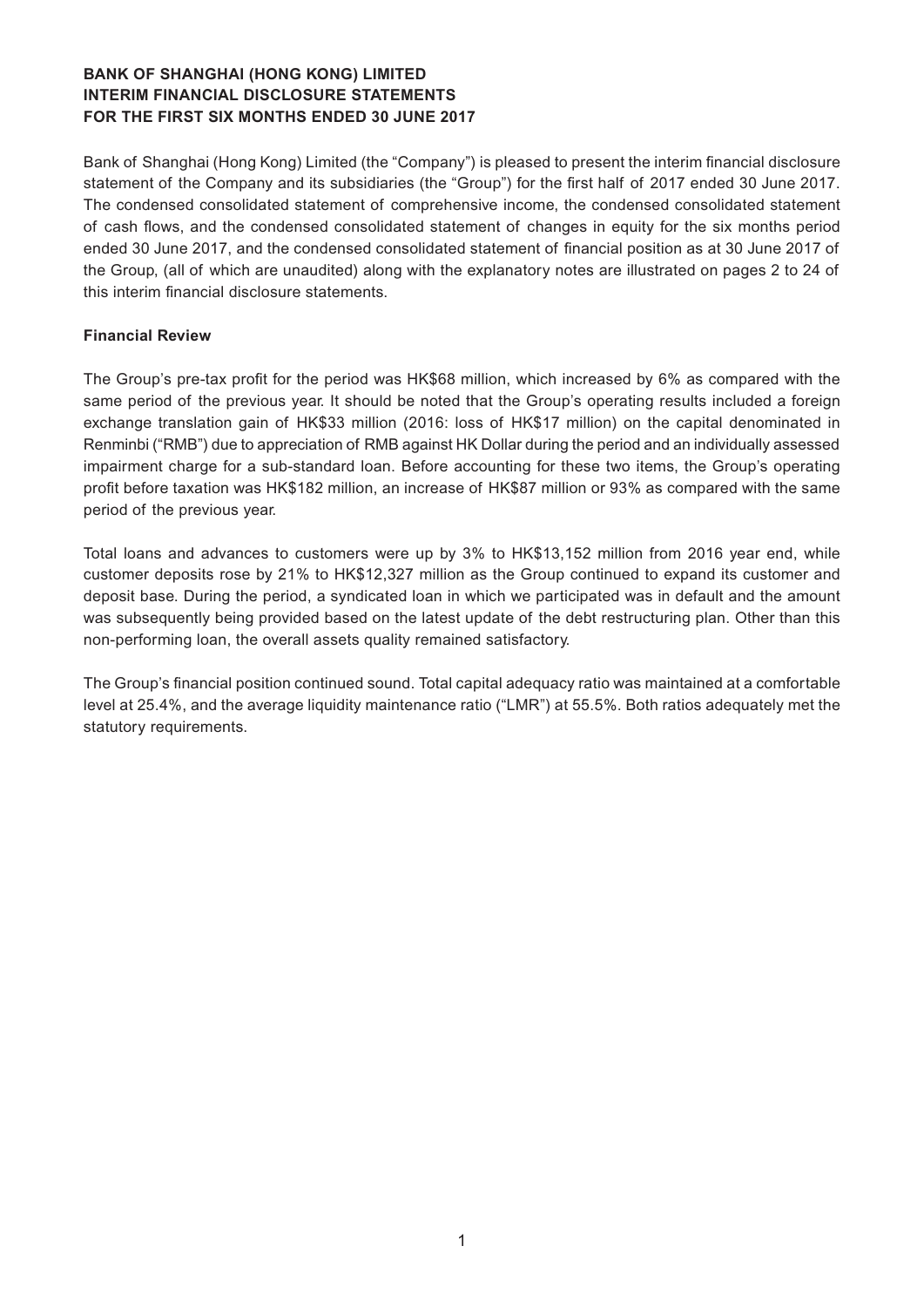# **Condensed CONSOLIDATED STATEMENT OF COMPREHENSIVE INCOME (unaudited)**

|                                                                                           |                  | 6 months ended          | 6 months ended          |
|-------------------------------------------------------------------------------------------|------------------|-------------------------|-------------------------|
|                                                                                           | <b>Notes</b>     | 30 Jun 2017<br>HK\$'000 | 30 Jun 2016<br>HK\$'000 |
| Interest income                                                                           |                  | 365,475                 | 212,296                 |
| Interest expense                                                                          |                  | (171, 601)              | (86, 937)               |
| <b>Net interest income</b>                                                                | 5                | 193,874                 | 125,359                 |
| Net fee and commission income                                                             | 6                | 39,888                  | 33,375                  |
| Net trading gain/(loss)<br>Other operating income                                         | $\overline{7}$   | 59,486<br>1             | (7, 327)<br>48          |
| <b>Total operating income</b>                                                             |                  | 293,249                 | 151,455                 |
| Operating expenses                                                                        | 8                | (77, 796)               | (67, 838)               |
| <b>Operating profit before impairment losses</b>                                          |                  | 215,453                 | 83,617                  |
| Impairment charges on loans and other assets<br>Net loss on sale of investment securities | $\boldsymbol{9}$ | (136, 218)<br>(647)     | (5,881)                 |
| <b>Profit before taxation</b>                                                             |                  | 78,588                  | 77,736                  |
| <b>Taxation</b>                                                                           | 10               | (11,063)                | (14, 204)               |
| Profit for the period                                                                     |                  | 67,525                  | 63,532                  |
| Other comprehensive income for the period<br>net of tax                                   |                  |                         |                         |
| Item that may be reclassified subsequently to<br>profit or loss                           |                  |                         |                         |
| Net movement in available-for-sale fair value reserve                                     | 11               | 9,760                   | 1,320                   |
| Total comprehensive income for the period                                                 |                  | 77,285                  | 64,852                  |
|                                                                                           |                  |                         |                         |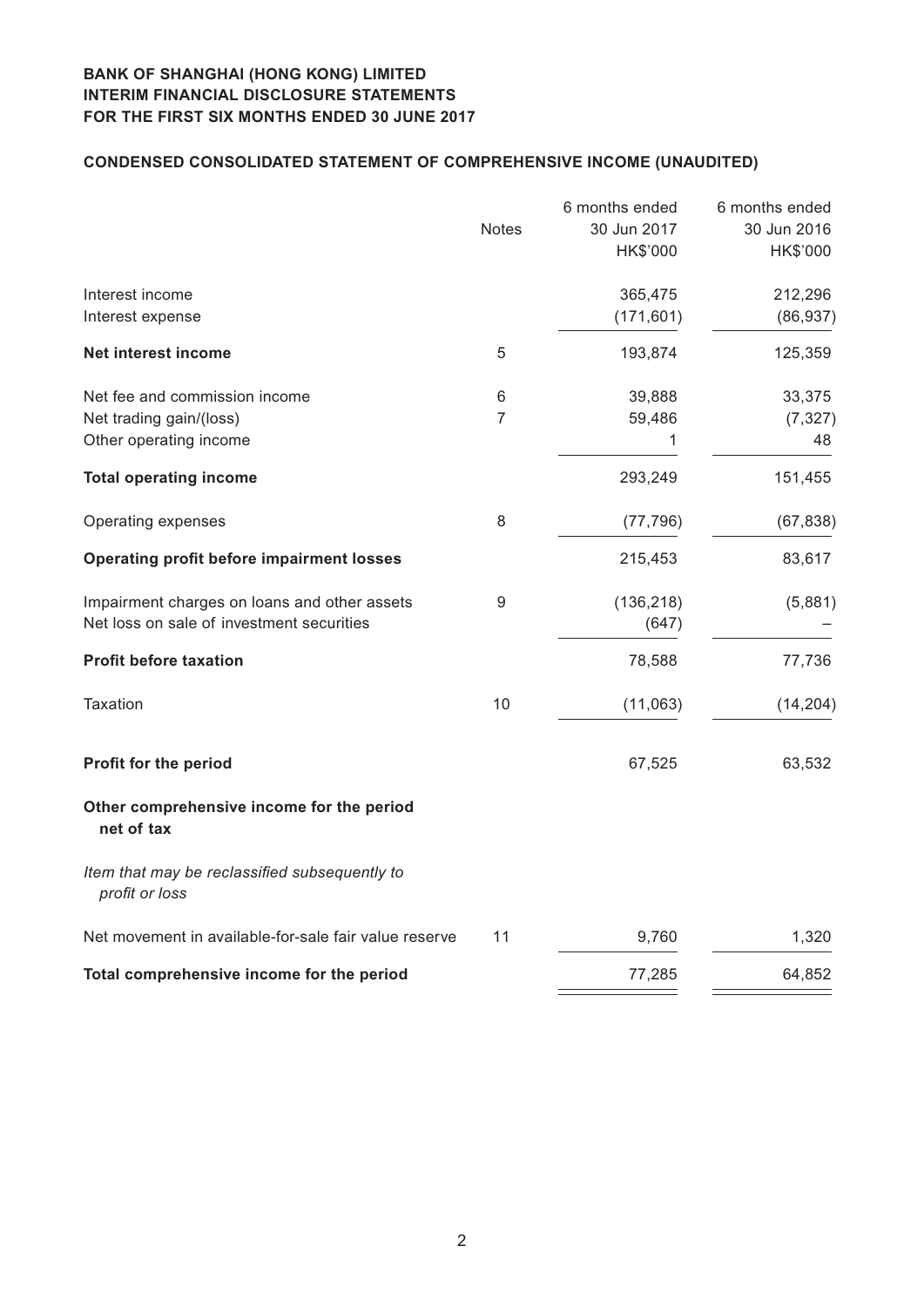# **Condensed CONSOLIDATED STATEMENT OF FINANCIAL POSITION (unaudited)**

|                                               | Note | 30 Jun 2017<br>HK\$'000 | 31 Dec 2016<br>HK\$'000 |
|-----------------------------------------------|------|-------------------------|-------------------------|
| <b>Assets</b>                                 |      |                         |                         |
| Cash and balances with banks and central bank | 12   | 259,381                 | 168,859                 |
| Placements with and advances to banks         | 13   | 7,280,493               | 6,688,686               |
| Derivative financial assets                   | 21   | 17                      | 2,863                   |
| Loans and advances to customers               | 14   | 13, 151, 525            | 12,776,048              |
| Investment securities                         | 15   | 1,699,951               | 1,215,629               |
| Property and equipment                        | 16   | 23,102                  | 24,891                  |
| Intangible assets                             |      | 6,302                   | 6,276                   |
| Deferred tax assets                           |      | 9,129                   | 13,055                  |
| Other assets                                  | 17   | 144,021                 | 161,384                 |
| <b>TOTAL ASSETS</b>                           |      | 22,573,921              | 21,057,691              |
| <b>Liabilities</b>                            |      |                         |                         |
| Deposits from customers                       | 18   | 12,326,843              | 10,199,152              |
| Deposits from banks                           |      | 3,080,239               | 4,544,487               |
| Derivative financial liabilities              | 21   | 24,276                  | 52,887                  |
| Certificates of deposit issued                | 19   | 2,648,157               | 1,935,066               |
| Current tax payable                           |      | 24,505                  | 13,989                  |
| Deferred tax liabilities                      |      | 209                     | 206                     |
| Other liabilities                             | 20   | 182,716                 | 102,213                 |
| <b>TOTAL LIABILITIES</b>                      |      | 18,286,945              | 16,848,000              |
| <b>Capital and reserves</b>                   |      |                         |                         |
| Share capital                                 |      | 4,000,000               | 4,000,000               |
| Retained profits                              |      | 211,778                 | 149,506                 |
| Other reserves                                |      | 75,198                  | 60,185                  |
| <b>TOTAL EQUITY</b>                           |      | 4,286,976               | 4,209,691               |
| <b>TOTAL EQUITY AND LIABILITIES</b>           |      | 22,573,921              | 21,057,691              |
|                                               |      |                         |                         |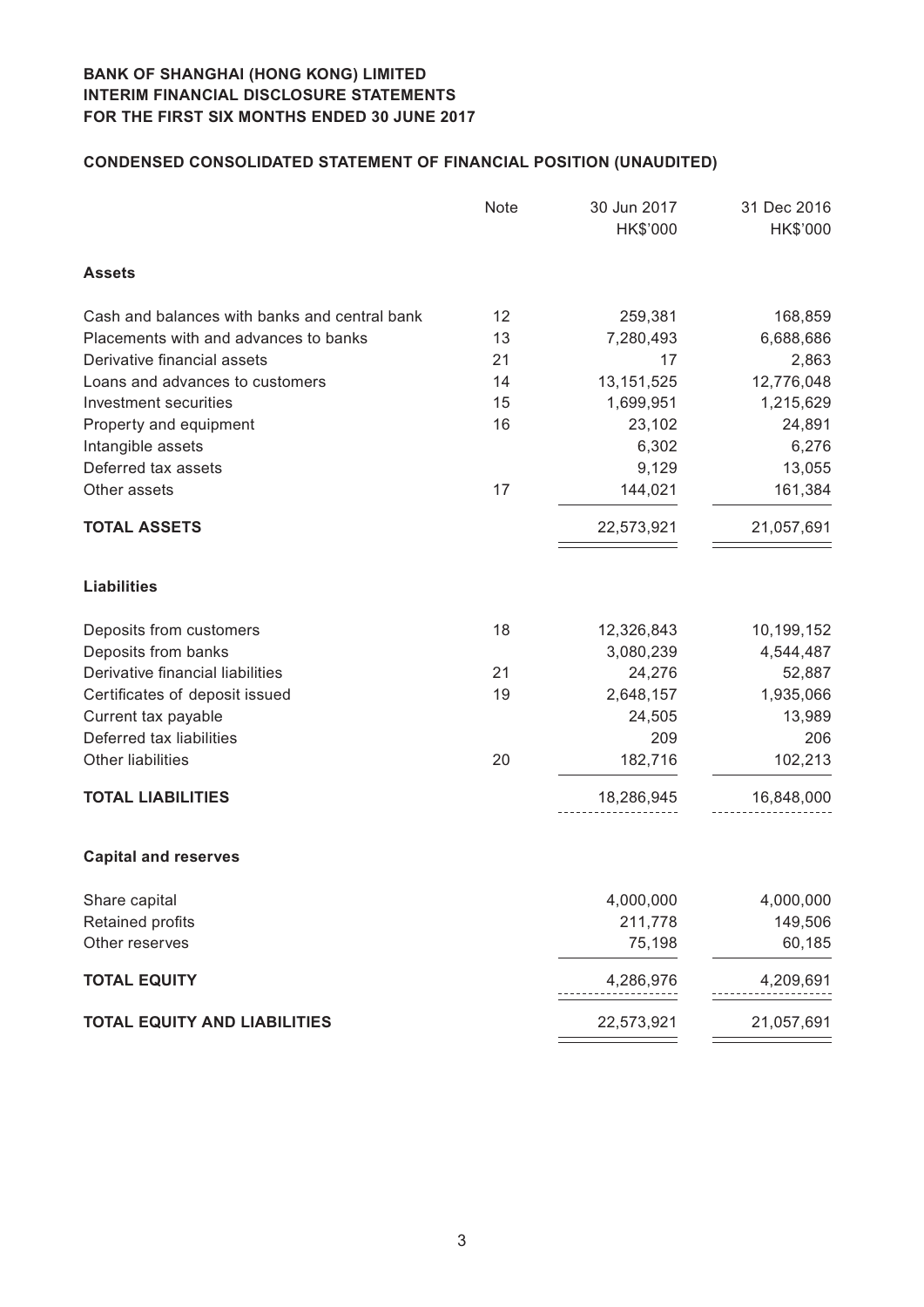## **Condensed CONSOLIDATED STATEMENT OF CHANGES IN EQUITY (unaudited)**

|                                                                 |      |           |                          | Available-for-<br>sale |            |           |
|-----------------------------------------------------------------|------|-----------|--------------------------|------------------------|------------|-----------|
|                                                                 |      |           |                          | fair value             |            |           |
|                                                                 |      | Share     | Retained                 | reserve/               | Regulatory |           |
|                                                                 | Note | capital   | profits                  | (deficit)              | reserve    | Total     |
|                                                                 |      | HK\$'000  | HK\$'000                 | HK\$'000               | HK\$'000   | HK\$'000  |
| <b>Balance at 1 January 2016</b>                                |      | 2,000,000 | 57,546                   | (1,864)                | 54,021     | 2,109,703 |
| Changes in equity for the six months<br>ended 30 June 2016:     |      |           |                          |                        |            |           |
| Profit for the period                                           |      |           | 63,532                   |                        |            | 63,532    |
| Other comprehensive income                                      | 11   |           |                          | 1,320                  |            | 1,320     |
| Total comprehensive income                                      |      |           | 63,532                   | 1,320                  |            | 64,852    |
| Issue of ordinary shares                                        |      | 400,000   | $\overline{\phantom{0}}$ |                        |            | 400,000   |
| Transfer to regulatory reserve                                  |      |           | (15, 853)                |                        | 15,853     |           |
| Balance at 30 June 2016 and                                     |      |           |                          |                        |            |           |
| 1 July 2016                                                     |      | 2,400,000 | 105,225                  | (544)                  | 69,874     | 2,574,555 |
| Changes in equity for the six months<br>ended 31 December 2016: |      |           |                          |                        |            |           |
| Profit for the period                                           |      |           | 61,964                   |                        |            | 61,964    |
| Other comprehensive income                                      |      |           |                          | (26, 828)              |            | (26, 828) |
| Total comprehensive income                                      |      |           | 61,964                   | (26, 828)              |            | 35,136    |
| Issue of ordinary shares                                        |      | 1,600,000 |                          |                        |            | 1,600,000 |
| Transfer to regulatory reserve                                  |      |           | (17, 683)                |                        | 17,683     |           |
| Balance at 31 December 2016 and                                 |      |           |                          |                        |            |           |
| 1 January 2017                                                  |      | 4,000,000 | 149,506                  | (27, 372)              | 87,557     | 4,209,691 |
| Changes in equity for the six months<br>ended 30 June 2017:     |      |           |                          |                        |            |           |
| Profit for the period                                           |      |           | 67,525                   |                        |            | 67,525    |
| Other comprehensive income                                      | 11   |           |                          | 9,760                  |            | 9,760     |
| Total comprehensive income                                      |      |           | 67,525                   | 9,760                  |            | 77,285    |
| Transfer to regulatory reserve                                  |      |           | (5, 253)                 |                        | 5,253      |           |
| Balance at 30 June 2017                                         |      | 4,000,000 | 211,778                  | (17, 612)              | 92,810     | 4,286,976 |

The regulatory reserve is maintained to satisfy the provisions of Hong Kong Banking Ordinance for prudential supervision purposes. Movement in this reserve was made directly through retained profits after consultation with the Hong Kong Monetary Authority. The regulatory reserve is non-distributable.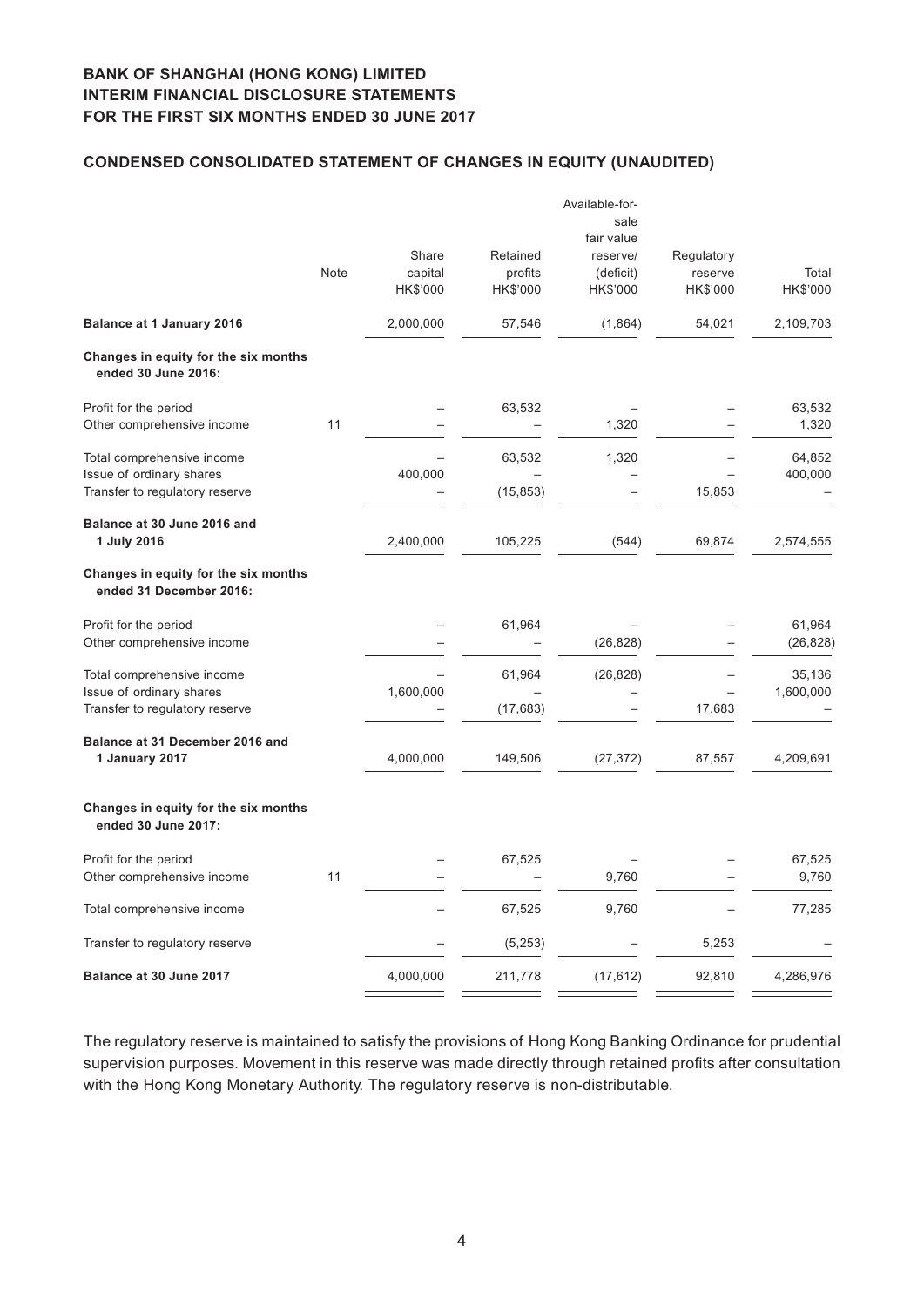# **Condensed CONSOLIDATED STATEMENT OF CASH FLOWS (unaudited)**

|                                                              | <b>Notes</b> | 6 months ended<br>30 Jun 2017<br>HK\$'000 | 6 months ended<br>30 Jun 2016<br>HK\$'000 |
|--------------------------------------------------------------|--------------|-------------------------------------------|-------------------------------------------|
| Net cash inflow/(outflow) from operating activities          | 22(a)        | 218,336                                   | (47, 903)                                 |
| <b>Investing activities</b>                                  |              |                                           |                                           |
| Proceeds from sale and redemption of investment              |              |                                           |                                           |
| securities                                                   |              | 783,823                                   |                                           |
| Purchase of investment securities                            |              | (1, 189, 454)                             | (352, 399)                                |
| Purchases of property and equipment and<br>intangible assets |              | (3,827)                                   | (10, 792)                                 |
| Interest received from investment securities                 |              | 15,350                                    | 3,717                                     |
| Net cash outflow from investing activities                   |              | (394, 108)                                | (359, 474)                                |
| <b>Financing activities</b>                                  |              |                                           |                                           |
| Issuance of share capital                                    |              |                                           | 400,000                                   |
| Net cash inflow from financing activities                    |              |                                           | 400,000                                   |
| Decrease in cash and cash equivalents                        |              | (175, 772)                                | (7, 377)                                  |
| Cash and cash equivalents at 1 January                       |              | 6,231,465                                 | 5,287,312                                 |
| Cash and cash equivalents at 30 June                         | 22(b)        | 6,055,693                                 | 5,279,935                                 |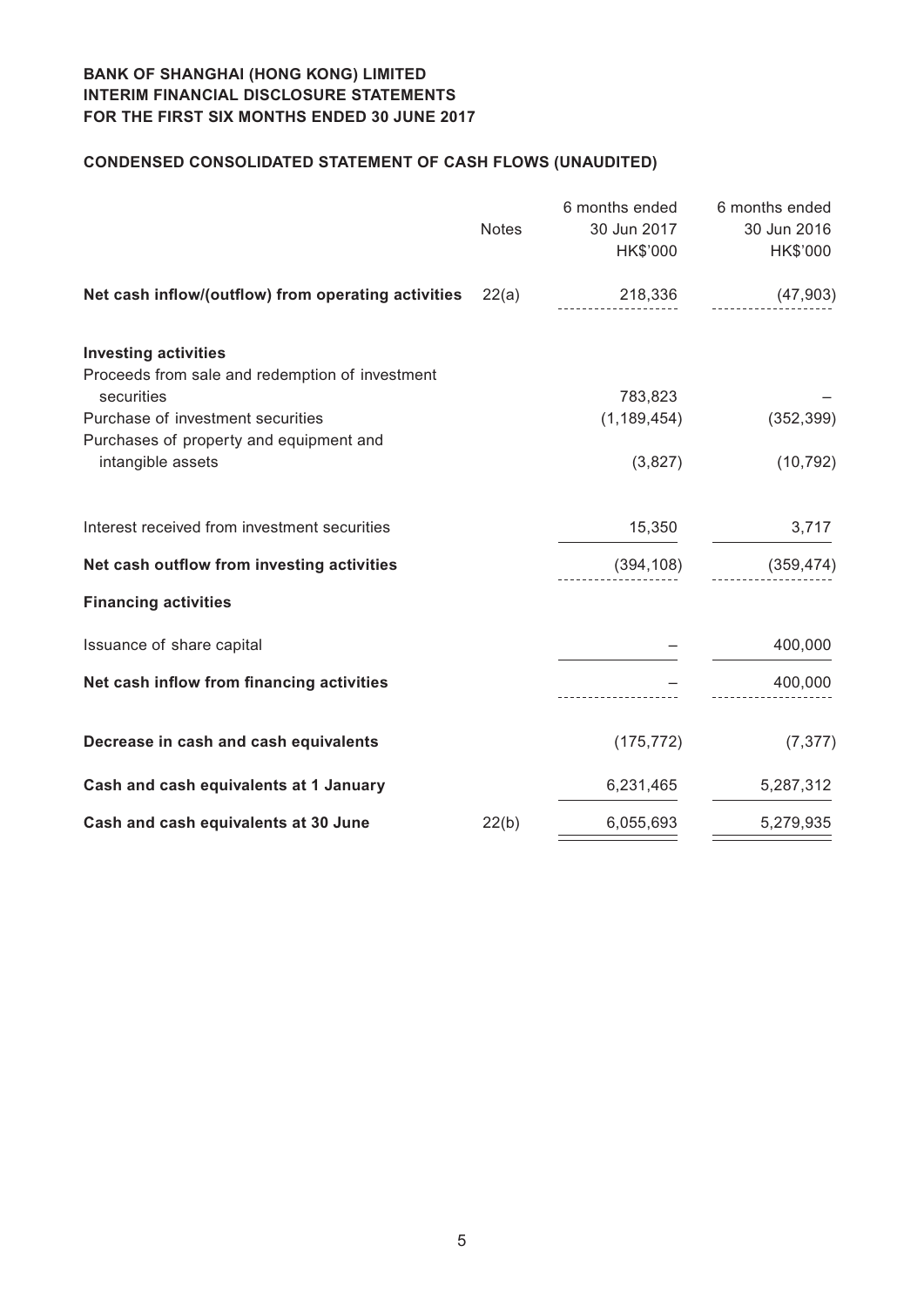## **Notes to Condensed Consolidated Financial Statements (Unaudited)**

## **(1) BASIS OF CONSOLIDATION**

The interim financial disclosure statements cover the consolidated positions of the Company and its subsidiaries.

For regulatory reporting purposes, the Company is required to compute its capital adequacy ratios and leverage ratio on an unconsolidated basis that is different from the basis of consolidation for accounting purposes. The basis is illustrated in the Note 3(a) of the Regulatory Disclosure Statements.

## **(2) BASIS OF PREPARATION**

These condensed consolidated financial statements have been prepared in accordance with the Hong Kong Accounting Standard ("HKAS") 34, Interim Financial Reporting, issued by the Hong Kong Institute of Certified Public Accountants ("HKICPA"). These interim financial disclosure statements were authorised for issuance on 28 September 2017.

The accounting policies applied in preparing the condensed consolidated financial statements are the same as those applied in preparing the financial statements for the year ended 31 December 2016 as disclosed in the Group's Directors' Report and Consolidated Financial Statements for the year ended 31 December 2016, which were prepared in accordance with all applicable Hong Kong Financial Reporting Standards ("HKFRSs").

During the period, the Group has adopted the following amendments to standards which have insignificant or no effect on the condensed consolidated financial statements:

- Disclosure initiative (Amendments to HKAS 7, Statement of Cash Flow)
- "Recognition of deferred tax assets for unrealised losses" Amendments to HKAS 12 Income taxes
- Annual Improvements to HKFRSs 2014-2016 Cycle

Information on future accounting development and their potential effect on the condensed consolidated financial statements are provided in note 32 on the consolidated financial statements of the Group's Directors' Report and Consolidated Financial Statements for the year ended 31 December 2016.

The preparation of the interim financial statements in conformity with HKAS 34 requires management to make judgments, estimates and assumptions that affect the application of policies and reported amounts of assets and liabilities, income and expenses on a year-to-date basis. Actual results may differ from these estimates. In preparing the condensed consolidated financial statements, the significant areas of judgment made by management in applying the Group's accounting policies and the key sources of estimation uncertainty were the same as those that applied to the consolidated financial statements for the year ended 31 December 2016.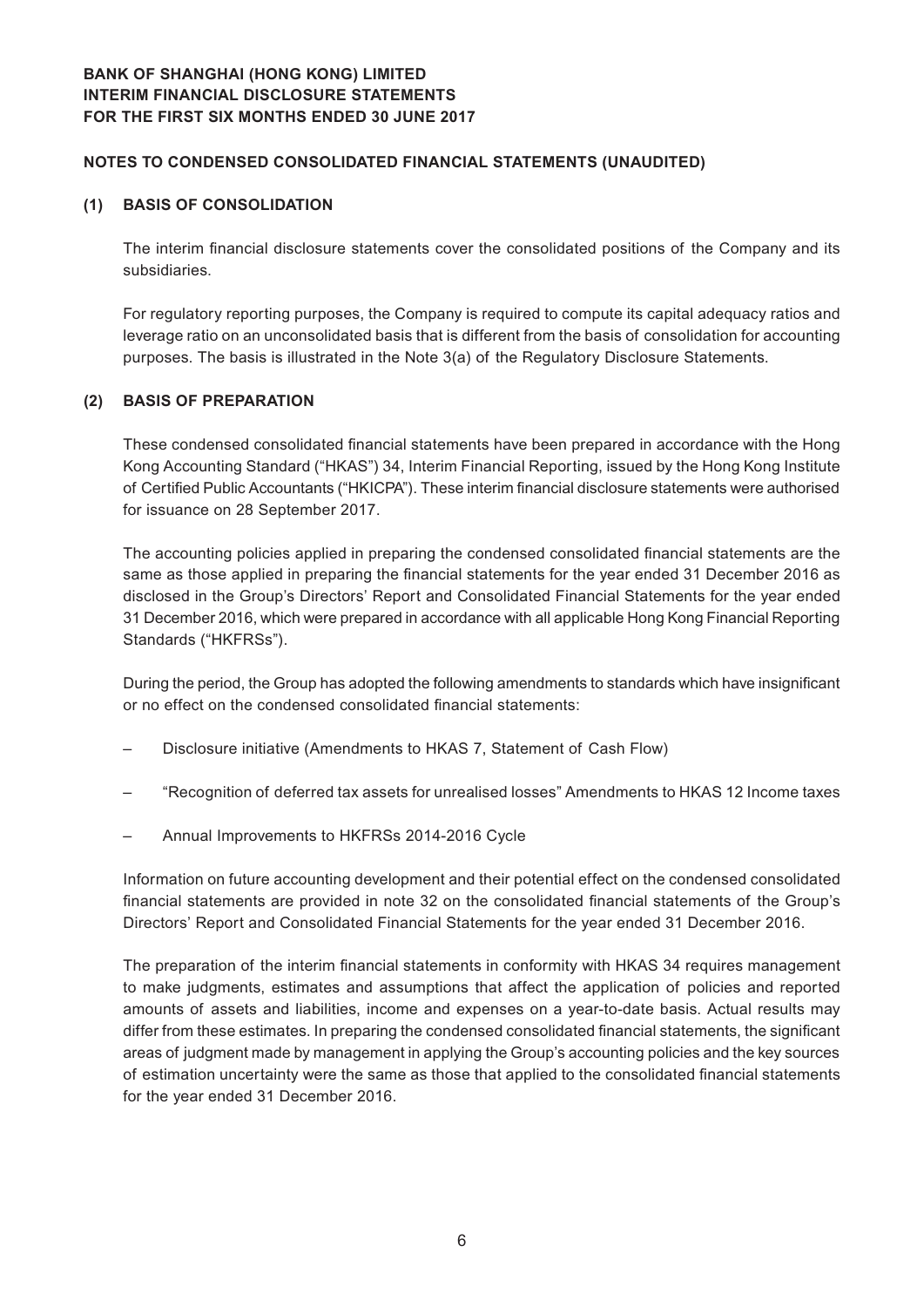## **Notes to Condensed Consolidated Financial Statements (Unaudited) (CONTINUED)**

## **(3) CONDENSED CONSOLIDATED FINANCIAL STATEMENTS AND STATUTORY FINANCIAL STATEMENTS**

The financial information relating to the year ended 31 December 2016 that is included in the condensed consolidated financial statements as comparative information does not constitute the Group's statutory annual consolidated financial statements for that year but is derived from those financial statements. Further information relating to these statutory financial statements required to be disclosed in accordance with section 436 of the Hong Kong Companies Ordinance is stated below:

The Company has delivered the financial statements for the year ended 31 December 2016 to the Registrar of Companies as required by section 662(3) of, and Part 3 of Schedule 6 to, the Hong Kong Companies Ordinance.

The Group's auditor's report was made on those financial statements which was unqualified and did not include a reference to any matters to which the auditor drew attention by way of emphasis without qualifying its report and did not contain a statement under sections 406(2), 407(2) or (3) of the Hong Kong Companies Ordinance.

## **(4) STATEMENT OF COMPLIANCE**

In preparing the unaudited interim financial disclosure statements and the Regulatory Disclosure Statements for the first half of 2017, the Company has fully complied with the disclosure requirements stipulated in the Banking (Disclosure) Rules.

## **(5) NET INTEREST INCOME**

Interest income recognised on financial assets that was not measured at fair value through profit or loss amounted to HK\$365,475,000 (first half of 2016: HK\$212,296,000).

Interest expense recognised on financial liabilities that was not measured at fair value through profit or loss amounted to HK\$171,601,000 (first half of 2016: HK\$86,937,000).

There was no interest income accrued on impaired financial assets and on unwinding of discount on loan impairment allowances for the six months ended 30 June 2017 and 30 June 2016.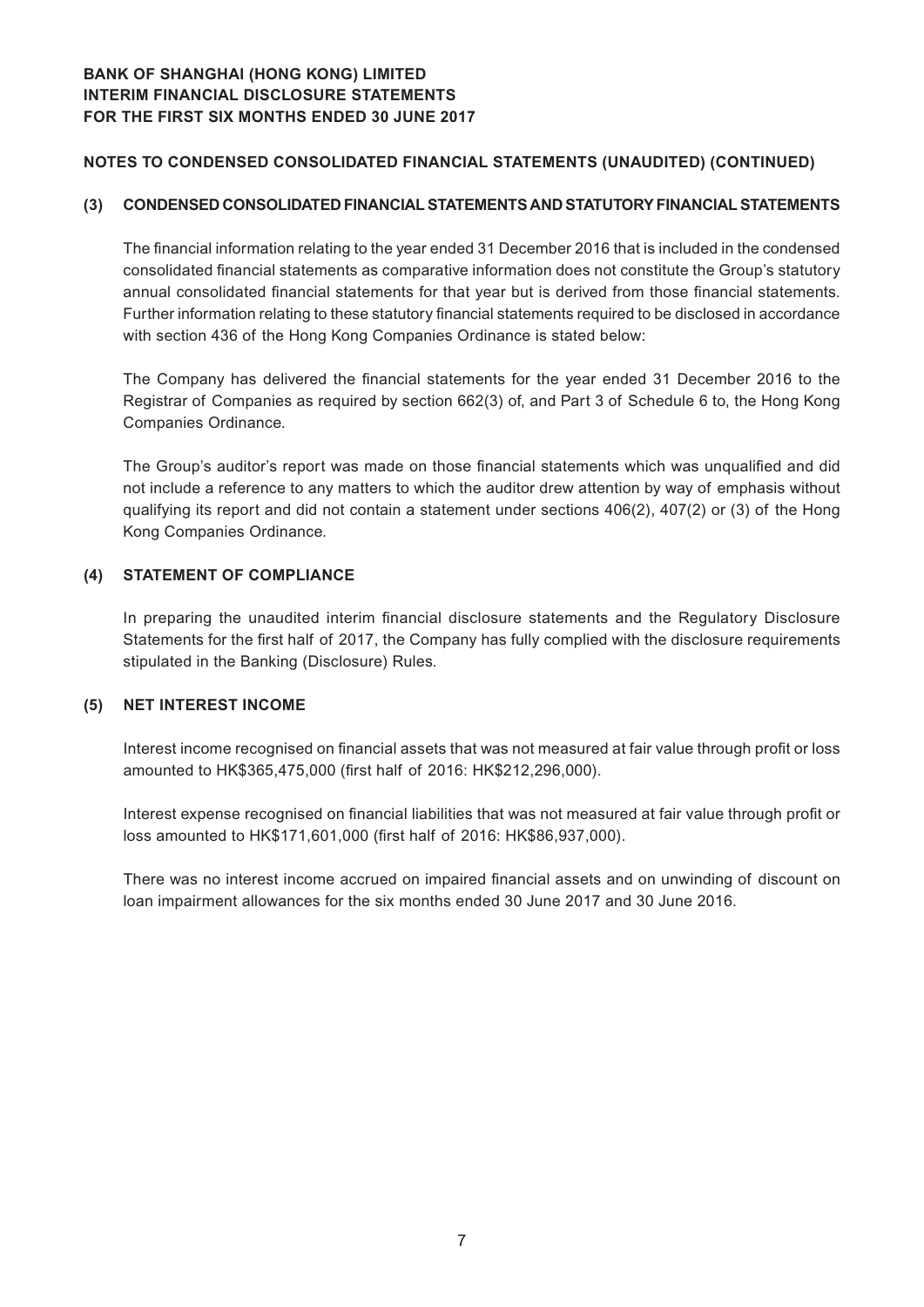## **Notes to Condensed Consolidated Financial Statements (Unaudited) (CONTINUED)**

## **(6) NET FEE AND COMMISSION INCOME**

| 6 months ended<br>30 Jun 2017<br>HK\$'000 | 6 months ended<br>30 Jun 2016<br>HK\$'000 |
|-------------------------------------------|-------------------------------------------|
|                                           |                                           |
| 15,701                                    | 21,771                                    |
| 571                                       | 497                                       |
|                                           | 6,995                                     |
| 252                                       | 732                                       |
| 11,215                                    | 1,950                                     |
| 7,068                                     |                                           |
| 4,402                                     |                                           |
| 1,282                                     | 1,811                                     |
| 40,491                                    | 33,756                                    |
| (603)                                     | (381)                                     |
| 39,888                                    | 33,375                                    |
|                                           |                                           |

Fee and commission income of HK\$16,743,000 (first half of 2016: HK\$22,289,000) and fee and commission expense of HK\$262,000 (first half of 2016: HK\$113,000) for the six months ended 30 June 2017 arose from financial assets and financial liabilities that were not measured at fair value through profit or loss.

Net fee and commission income arose from trust or other fiduciary activities in which the Group held or invested on behalf of its customers for the six months ended 30 June 2017 was HK\$7,068,000 (first half of 2016: nil).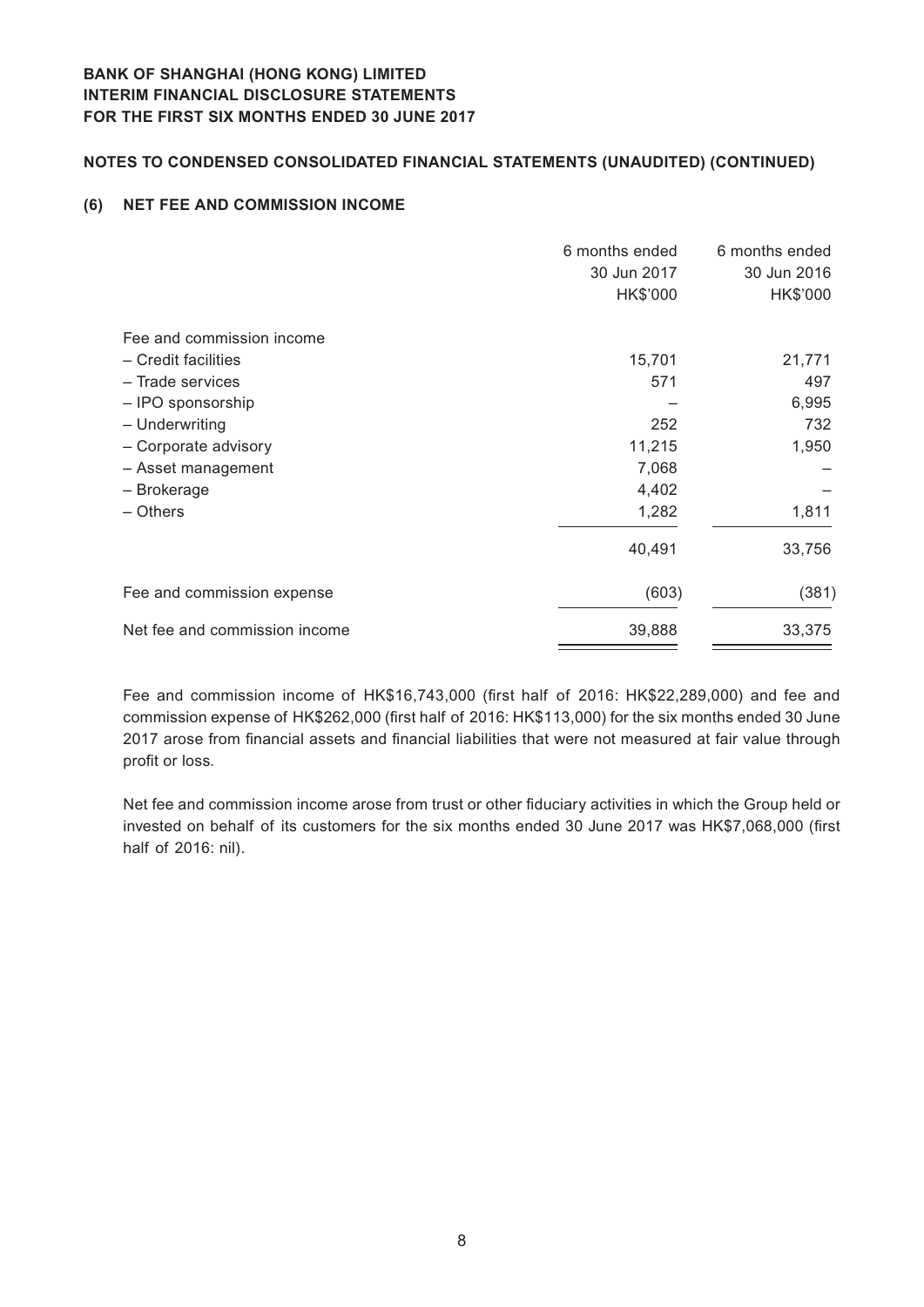## **Notes to Condensed Consolidated Financial Statements (Unaudited) (CONTINUED)**

## **(7) NET TRADING GAIN/(LOSS)**

|                          | 6 months ended | 6 months ended |
|--------------------------|----------------|----------------|
|                          | 30 Jun 2017    | 30 Jun 2016    |
|                          | HK\$'000       | HK\$'000       |
| Foreign exchange         | 58,493         | (7, 327)       |
| Interest rate and others | 993            |                |
|                          | 59,486         | (7, 327)       |
|                          |                |                |

The foreign exchange gain in 2017 included the translation gain of HK\$33 million (2016: loss of HK\$17 million) on those Renminbi ("RMB") assets funded by the Company's capital denominated in RMB (which was recorded on these financial statements at historical exchange rate) due to the appreciation of RMB against HKD in 2017. Excluding this translation gain, foreign exchange trading gain from normal activities was HK\$25 million (2016: HK\$9 million).

## **(8) OPERATING EXPENSES**

|                                                           | 6 months ended | 6 months ended |
|-----------------------------------------------------------|----------------|----------------|
|                                                           | 30 Jun 2017    | 30 Jun 2016    |
|                                                           | HK\$'000       | HK\$'000       |
| Staff costs                                               |                |                |
| - Salaries and other benefits                             | 46,079         | 36,655         |
| - Pension and provident funds                             | 2,082          | 2,478          |
|                                                           | 48,161         | 39,133         |
| Premises and equipment expenses excluding<br>depreciation |                |                |
| - Rental of premises                                      | 9,866          | 11,655         |
| - Maintenance and office facility expenses                | 1,492          | 1,600          |
| - Others                                                  | 759            | 875            |
|                                                           | 12,117         | 14,130         |
| Auditors' remuneration                                    | 336            | 326            |
| Depreciation of property and equipment                    | 4,264          | 4,699          |
| Amortisation of intangible assets                         | 1,326          | 1,612          |
| Legal and professional fees                               | 3,032          | 1,960          |
| IT and systems expenses                                   | 3,683          | 2,734          |
| Other operating expenses                                  | 4,877          | 3,244          |
|                                                           | 17,518         | 14,575         |
|                                                           | 77,796         | 67,838         |

<u> The Communication of the Communication of the Communication of the Communication of the Communication of the Co</u>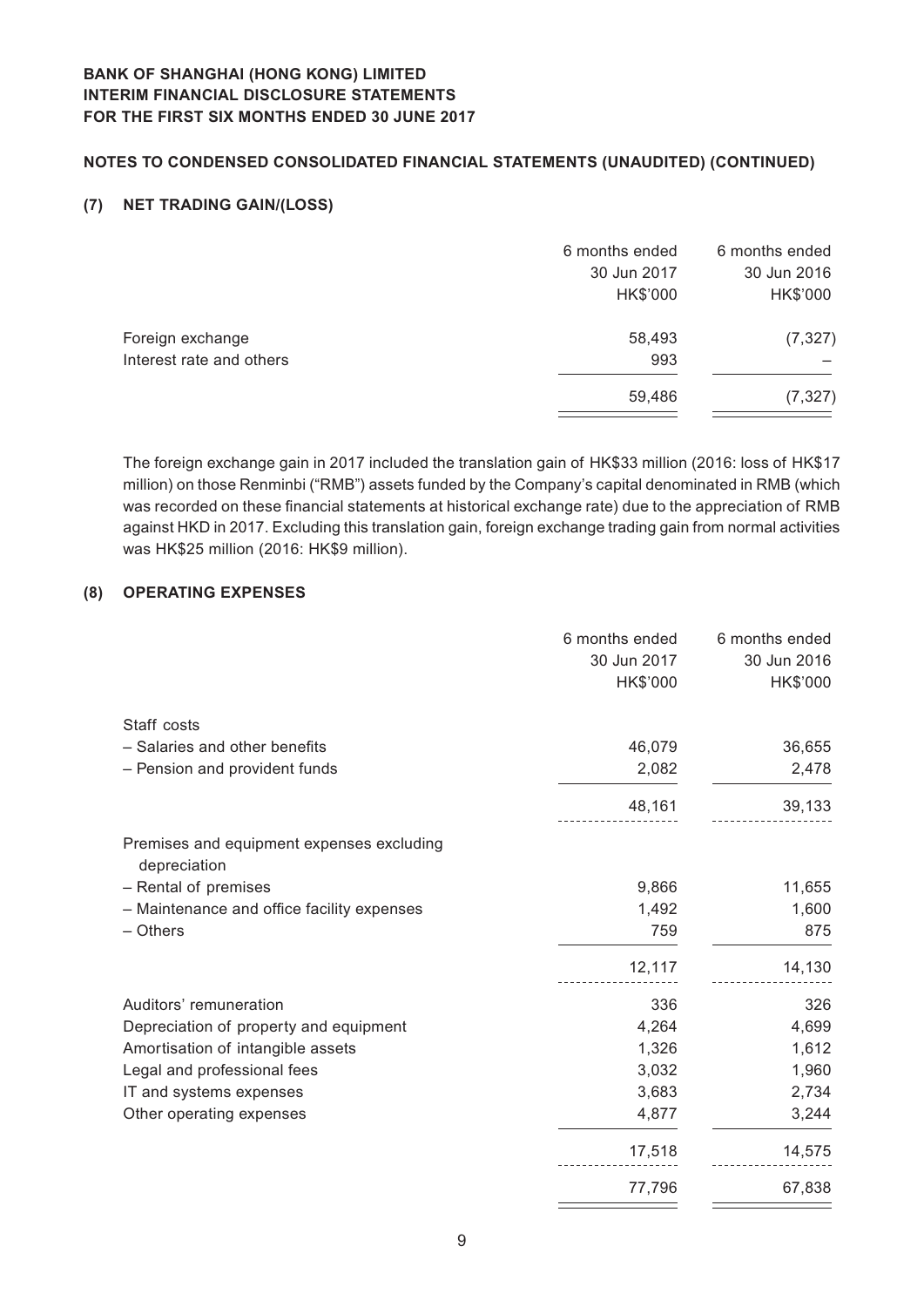# **Notes to Condensed Consolidated Financial Statements (Unaudited) (CONTINUED)**

## **(9) IMPAIRMENT CHARGES ON LOANS AND OTHER ASSETS**

|                                                                        | 6 months ended<br>30 Jun 2017<br>HK\$'000 | 6 months ended<br>30 Jun 2016<br>HK\$'000 |
|------------------------------------------------------------------------|-------------------------------------------|-------------------------------------------|
| Individual impairment allowances on loans and advances<br>to customers | 134,515                                   |                                           |
| Collective impairment allowances on loans and advances<br>to customers | (133)                                     | 5,881                                     |
| Individual impairment allowances on other assets                       | 1,836<br>136,218                          | 5,881                                     |
|                                                                        |                                           |                                           |
| Individual impairment allowances on loans and advances<br>to customers |                                           |                                           |
| - New allowances                                                       | 134,515                                   |                                           |
| Collective impairment allowances on loans and advances<br>to customers |                                           |                                           |
| - New allowances<br>- Releases                                         | (133)                                     | 5,881                                     |
|                                                                        | (133)                                     | 5,881                                     |
| Individual impairment allowances on other assets                       |                                           |                                           |
| - New allowances                                                       | 1,836                                     |                                           |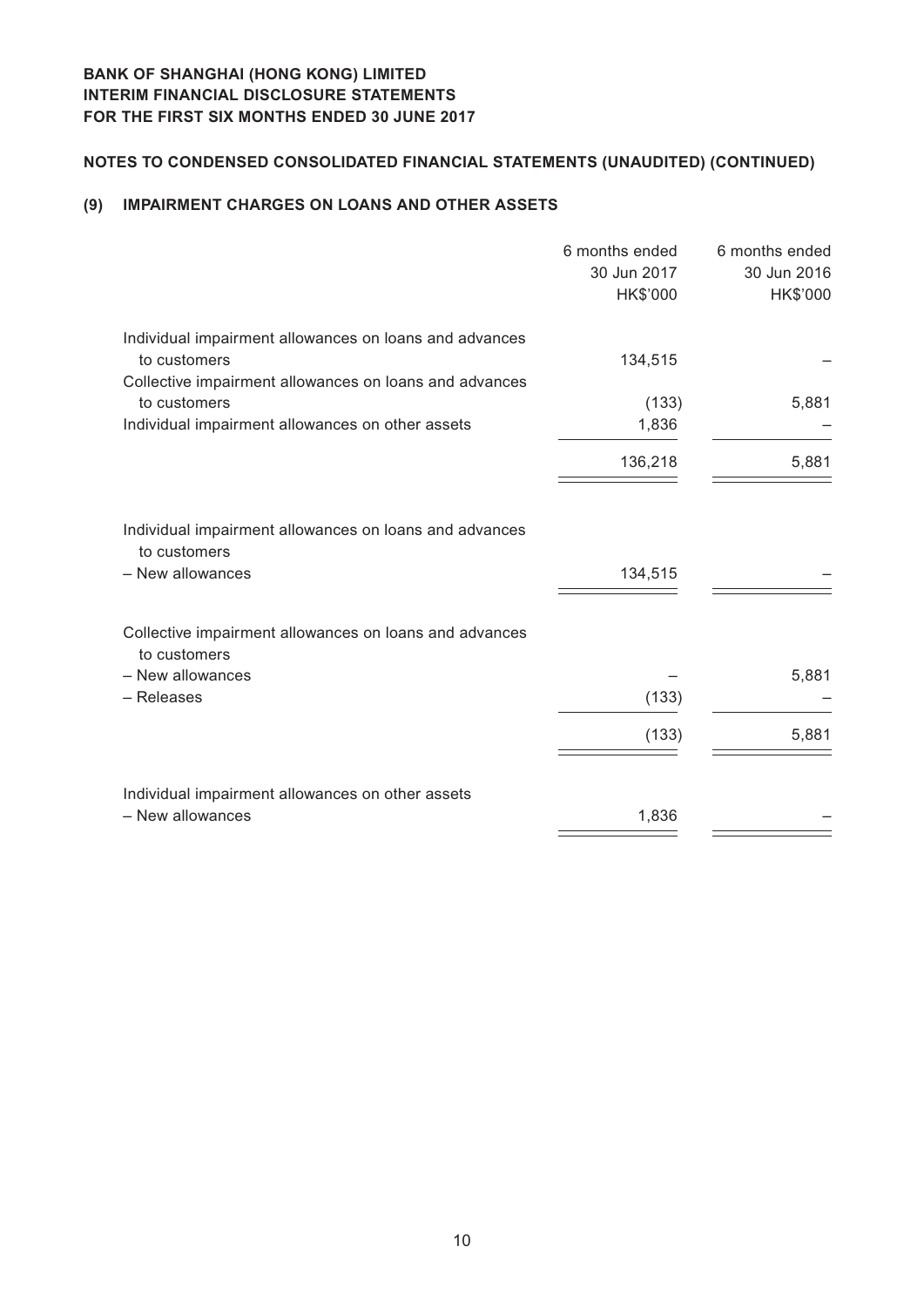## **Notes to Condensed Consolidated Financial Statements (Unaudited) (CONTINUED)**

## **(10) TAXATION**

Taxation in the consolidated statement of comprehensive income is illustrated below:

| 6 months ended<br>30 Jun 2017<br>HK\$'000 | 6 months ended<br>30 Jun 2016<br>HK\$'000 |
|-------------------------------------------|-------------------------------------------|
|                                           |                                           |
| 10,651                                    | 15,974                                    |
|                                           | 164                                       |
| 10,651                                    | 16,138                                    |
|                                           |                                           |
| 412                                       | (1,934)                                   |
| 11,063                                    | 14,204                                    |
|                                           |                                           |

The provision for Hong Kong profits tax was calculated at 16.5% (2016: 16.5%) on the estimated assessable profits for the period.

## **(11) OTHER COMPREHENSIVE INCOME**

## **Components of other comprehensive income**

|                                                                                                            | 6 months ended | 6 months ended |
|------------------------------------------------------------------------------------------------------------|----------------|----------------|
|                                                                                                            | 30 Jun 2017    | 30 Jun 2016    |
|                                                                                                            | HK\$'000       | HK\$'000       |
| Available-for-sale financial assets:                                                                       |                |                |
| Changes in fair value recognised during the period<br>Reclassification adjustments for amounts transferred | 12,627         | 1.320          |
| to profit or loss upon disposal                                                                            | 647            |                |
| Net deferred tax credited to available-for-sale                                                            |                |                |
| fair value reserve                                                                                         | (3, 514)       |                |
| Net movement in available-for-sale fair value                                                              |                |                |
| reserve during the period recognised in other                                                              |                |                |
| comprehensive income                                                                                       | 9,760          | 1.320          |
|                                                                                                            |                |                |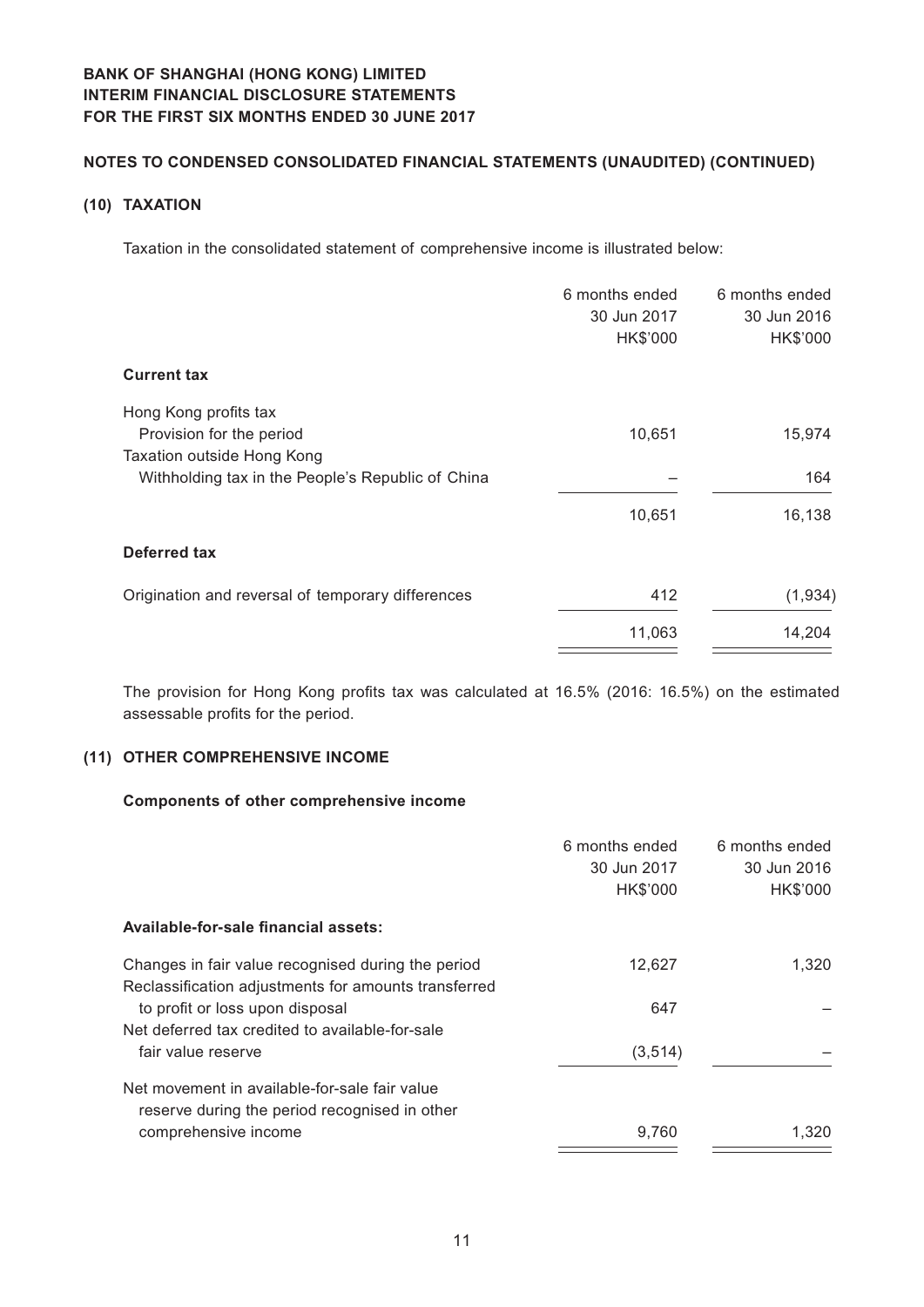## **Notes to Condensed Consolidated Financial Statements (Unaudited) (CONTINUED)**

## **(12) CASH AND BALANCES WITH BANKS AND CENTRAL BANK**

|                            | 30 Jun 2017 | 31 Dec 2016 |
|----------------------------|-------------|-------------|
|                            | HK\$'000    | HK\$'000    |
| Balances with banks        | 256,059     | 138,527     |
| Balances with central bank | 3,322       | 30,332      |
|                            | 259,381     | 168,859     |
|                            |             |             |

#### **(13) PLACEMENTS WITH AND ADVANCES TO BANKS**

|                                          | 30 Jun 2017<br>HK\$'000 | 31 Dec 2016<br>HK\$'000 |
|------------------------------------------|-------------------------|-------------------------|
| Placements with and advances to banks    |                         |                         |
| - maturing within one month              | 4,238,495               | 3,416,761               |
| - maturing between one and twelve months | 3,041,998               | 2,839,713               |
| - maturing of more than one year         |                         | 432,212                 |
|                                          | 7,280,493               | 6,688,686               |

There were no overdue, impaired or rescheduled placements with and advances to banks for the periods indicated.

## **(14) LOANS AND ADVANCES TO CUSTOMERS**

#### **(a) Loans and advances to customers**

|                                                                           | 30 Jun 2017  | 31 Dec 2016 |
|---------------------------------------------------------------------------|--------------|-------------|
|                                                                           | HK\$'000     | HK\$'000    |
| Gross loans and advances to customers<br>Less: loan impairment allowances | 13,326,740   | 12,816,638  |
| - individually assessed                                                   | (134, 758)   |             |
| - collectively assessed                                                   | (40, 457)    | (40, 590)   |
|                                                                           | 13, 151, 525 | 12,776,048  |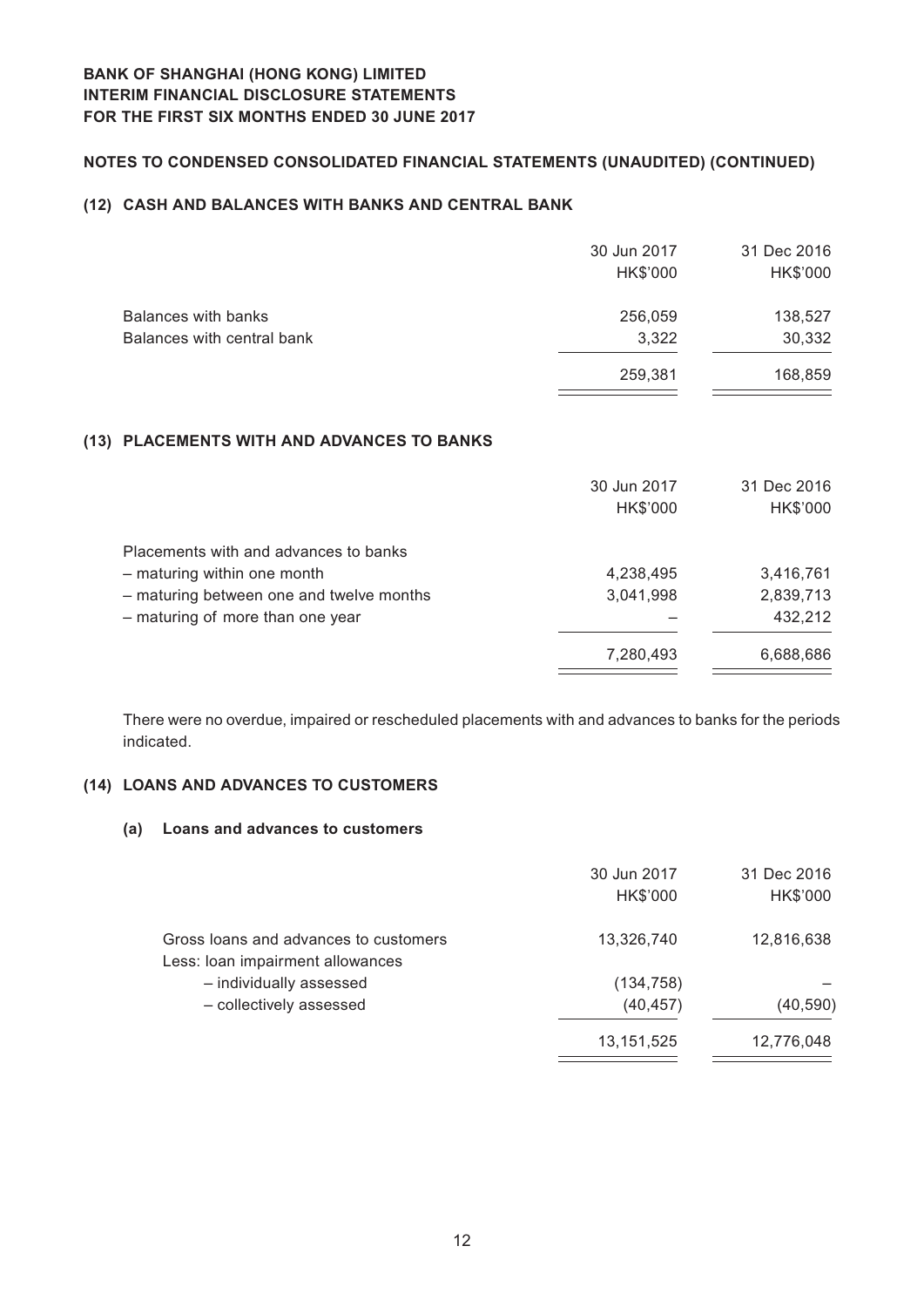## **Notes to Condensed Consolidated Financial Statements (Unaudited) (CONTINUED)**

## **(14) LOANS AND ADVANCES TO CUSTOMERS (CONTINUED)**

#### **(b) Impaired advances**

|                                         | 30 Jun 2017 |      | 31 Dec 2016 |      |
|-----------------------------------------|-------------|------|-------------|------|
|                                         | HK\$'000    | $\%$ | HK\$'000    | $\%$ |
| Gross impaired advances                 | 273,186     | 2.1  |             |      |
| Individual impairment allowances        | (134, 758)  |      |             |      |
|                                         | 138,428     |      |             |      |
|                                         |             |      |             |      |
| Impaired advances covered by collateral |             |      |             |      |

#### **(c) Loans and advances overdue for more than 3 months**

There were no loans and advances overdue for more than 3 months as at 30 June 2017 and 31 December 2016.

#### **(d) Rescheduled loans and advances**

Rescheduled loans and advances are those loans and advances which have been restructured or renegotiated because of deterioration in the financial position of the borrower, or the inability of the borrower to meet the original repayment schedule and for which the revised payment terms are inferior to the original payment terms. The rescheduled loans and advances are stated net of any loans and advances that have subsequently become overdue for over three months and reported as overdue loans and advances as above.

As at 30 June 2017 and 31 December 2016, there were no other overdue and rescheduled assets.

## **(e) Loan impairment allowances against loans and advances to customers**

|                     | Individually<br>assessed<br>HK\$'000 | Collectively<br>assessed<br>HK\$'000 | Total<br>HK\$'000 |
|---------------------|--------------------------------------|--------------------------------------|-------------------|
| At 1 January 2016   | (249)                                | (25, 784)                            | (26, 033)         |
| Charges             |                                      | (14, 806)                            | (14, 806)         |
| Release             | 249                                  |                                      | 249               |
| At 31 December 2016 |                                      | (40, 590)                            | (40, 590)         |
| Charges             | (134, 758)                           |                                      | (134, 758)        |
| Release             |                                      | 133                                  | 133               |
| At 30 June 2017     | (134, 758)                           | (40,457)                             | (175, 215)        |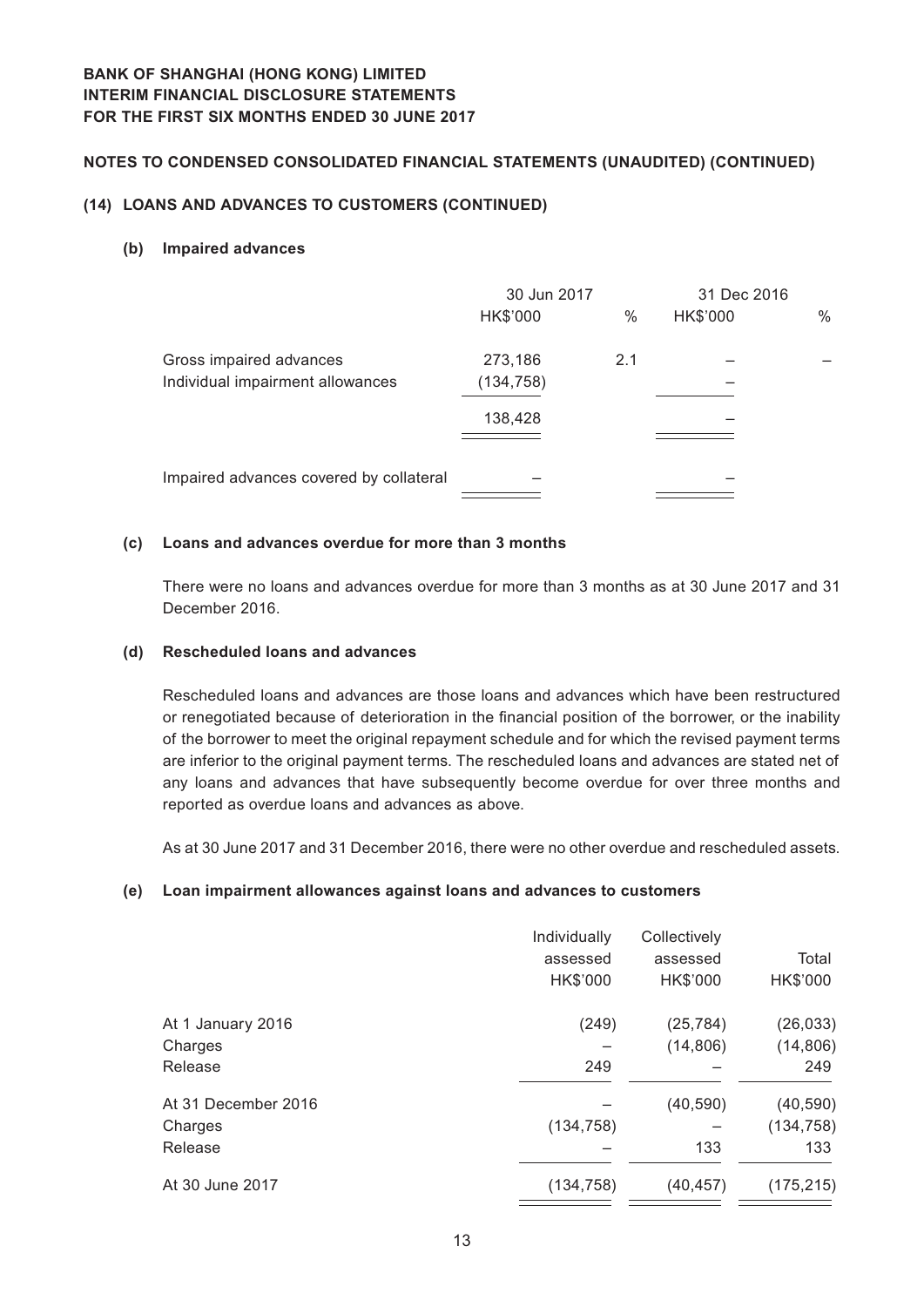# **Notes to Condensed Consolidated Financial Statements (Unaudited) (CONTINUED)**

## **(14) LOANS AND ADVANCES TO CUSTOMERS (CONTINUED)**

## **(f) Gross loans and advances to customers by industry sector**

| % of gross<br>advances<br>covered by<br>HK\$'000<br>collaterals<br>HK\$'000<br>Gross loans and advances<br>to customers for use in<br><b>Hong Kong</b><br>Industrial, commercial and<br>financial sectors<br>18.1<br>- property development<br>165,552<br>996,196<br>94.7<br>- property investment<br>65,787<br>100.0<br>63,649<br>100.0<br>- financial concerns<br>2,087,554<br>63.7<br>1,668,908<br>- stockbrokers<br>442,206<br>- wholesale and retail trade<br>77.4<br>248,177<br>51,826<br>- manufacturing<br>762,709<br>826,357<br>3.4<br>- transport and transport<br>equipment<br>366,614<br>4.0<br>210,602<br>1,153,393<br>$-$ others<br>81.0<br>1,123,755<br>52.5<br>4,653,435<br>5,579,850<br>Individuals<br>152,631<br>1.3<br>155,485<br><b>Total gross loans and</b><br>advances for use in Hong<br><b>Kong</b><br>4,806,066<br>50.8<br>5,735,335<br><b>Trade finance</b><br>4.2<br>467,916<br>436,852<br><b>Gross loans and advances for</b><br>use outside Hong Kong<br>8,083,822<br>38.0<br>6,613,387<br><b>Gross loans and advances</b><br>to customers<br>41.6<br>13,326,740<br>12,816,638 | 30 Jun 2017 |  | 31 Dec 2016 |                                                     |
|--------------------------------------------------------------------------------------------------------------------------------------------------------------------------------------------------------------------------------------------------------------------------------------------------------------------------------------------------------------------------------------------------------------------------------------------------------------------------------------------------------------------------------------------------------------------------------------------------------------------------------------------------------------------------------------------------------------------------------------------------------------------------------------------------------------------------------------------------------------------------------------------------------------------------------------------------------------------------------------------------------------------------------------------------------------------------------------------------------------|-------------|--|-------------|-----------------------------------------------------|
|                                                                                                                                                                                                                                                                                                                                                                                                                                                                                                                                                                                                                                                                                                                                                                                                                                                                                                                                                                                                                                                                                                              |             |  |             | % of gross<br>advances<br>covered by<br>collaterals |
|                                                                                                                                                                                                                                                                                                                                                                                                                                                                                                                                                                                                                                                                                                                                                                                                                                                                                                                                                                                                                                                                                                              |             |  |             |                                                     |
|                                                                                                                                                                                                                                                                                                                                                                                                                                                                                                                                                                                                                                                                                                                                                                                                                                                                                                                                                                                                                                                                                                              |             |  |             |                                                     |
|                                                                                                                                                                                                                                                                                                                                                                                                                                                                                                                                                                                                                                                                                                                                                                                                                                                                                                                                                                                                                                                                                                              |             |  |             |                                                     |
|                                                                                                                                                                                                                                                                                                                                                                                                                                                                                                                                                                                                                                                                                                                                                                                                                                                                                                                                                                                                                                                                                                              |             |  |             |                                                     |
|                                                                                                                                                                                                                                                                                                                                                                                                                                                                                                                                                                                                                                                                                                                                                                                                                                                                                                                                                                                                                                                                                                              |             |  |             | 64.4                                                |
|                                                                                                                                                                                                                                                                                                                                                                                                                                                                                                                                                                                                                                                                                                                                                                                                                                                                                                                                                                                                                                                                                                              |             |  |             |                                                     |
|                                                                                                                                                                                                                                                                                                                                                                                                                                                                                                                                                                                                                                                                                                                                                                                                                                                                                                                                                                                                                                                                                                              |             |  |             | 59.5                                                |
|                                                                                                                                                                                                                                                                                                                                                                                                                                                                                                                                                                                                                                                                                                                                                                                                                                                                                                                                                                                                                                                                                                              |             |  |             | 3.2                                                 |
|                                                                                                                                                                                                                                                                                                                                                                                                                                                                                                                                                                                                                                                                                                                                                                                                                                                                                                                                                                                                                                                                                                              |             |  |             |                                                     |
|                                                                                                                                                                                                                                                                                                                                                                                                                                                                                                                                                                                                                                                                                                                                                                                                                                                                                                                                                                                                                                                                                                              |             |  |             | 2.9                                                 |
|                                                                                                                                                                                                                                                                                                                                                                                                                                                                                                                                                                                                                                                                                                                                                                                                                                                                                                                                                                                                                                                                                                              |             |  |             | 74.0                                                |
|                                                                                                                                                                                                                                                                                                                                                                                                                                                                                                                                                                                                                                                                                                                                                                                                                                                                                                                                                                                                                                                                                                              |             |  |             | 55.4                                                |
|                                                                                                                                                                                                                                                                                                                                                                                                                                                                                                                                                                                                                                                                                                                                                                                                                                                                                                                                                                                                                                                                                                              |             |  |             | 1.3                                                 |
|                                                                                                                                                                                                                                                                                                                                                                                                                                                                                                                                                                                                                                                                                                                                                                                                                                                                                                                                                                                                                                                                                                              |             |  |             |                                                     |
|                                                                                                                                                                                                                                                                                                                                                                                                                                                                                                                                                                                                                                                                                                                                                                                                                                                                                                                                                                                                                                                                                                              |             |  |             | 54.0                                                |
|                                                                                                                                                                                                                                                                                                                                                                                                                                                                                                                                                                                                                                                                                                                                                                                                                                                                                                                                                                                                                                                                                                              |             |  |             | 5.5                                                 |
|                                                                                                                                                                                                                                                                                                                                                                                                                                                                                                                                                                                                                                                                                                                                                                                                                                                                                                                                                                                                                                                                                                              |             |  |             |                                                     |
|                                                                                                                                                                                                                                                                                                                                                                                                                                                                                                                                                                                                                                                                                                                                                                                                                                                                                                                                                                                                                                                                                                              |             |  |             | 31.6                                                |
|                                                                                                                                                                                                                                                                                                                                                                                                                                                                                                                                                                                                                                                                                                                                                                                                                                                                                                                                                                                                                                                                                                              |             |  |             |                                                     |
|                                                                                                                                                                                                                                                                                                                                                                                                                                                                                                                                                                                                                                                                                                                                                                                                                                                                                                                                                                                                                                                                                                              |             |  |             | 40.7                                                |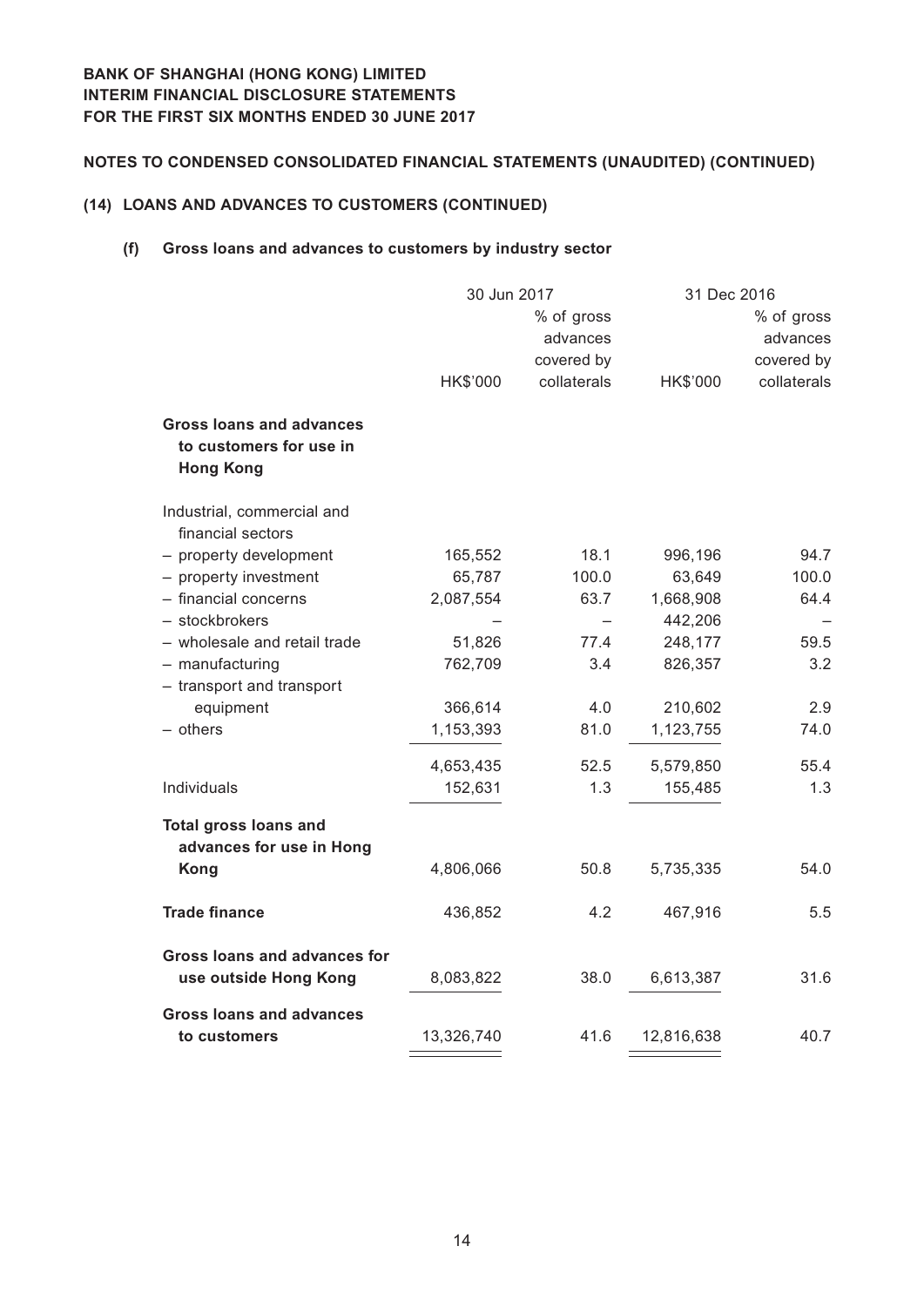## **Notes to Condensed Consolidated Financial Statements (Unaudited) (CONTINUED)**

## **(14) LOANS AND ADVANCES TO CUSTOMERS (CONTINUED)**

#### **(g) Segmental analysis of loans and advances to customers by geographical area**

Loans and advances to customers by geographical area are classified according to the location of the borrower after taking into account the transfer of risk. In general, risk transfer applies when a loan is guaranteed by a party located in an area that is different from that of the borrower.

|                     |            | Individually |           |              |              |
|---------------------|------------|--------------|-----------|--------------|--------------|
|                     | Gross      | impaired     | Overdue   | Individually | Collectively |
|                     | loans and  | loans and    | loans and | assessed     | assessed     |
|                     | advances   | advances     | advances  | allowances   | allowances   |
|                     | HK\$'000   | HK\$'000     | HK\$'000  | HK\$'000     | HK\$'000     |
| At 30 June 2017     |            |              |           |              |              |
| China               | 8,558,357  | 195,133      |           | (96, 256)    | (23, 559)    |
| Hong Kong           | 4,417,712  | 78,053       |           | (38, 502)    | (15, 635)    |
| <b>Others</b>       | 350,671    |              |           |              | (1, 263)     |
|                     | 13,326,740 | 273,186      |           | (134, 758)   | (40, 457)    |
| At 31 December 2016 |            |              |           |              |              |
| China               | 7,595,216  |              |           |              | (21, 794)    |
| Hong Kong           | 4,878,374  |              |           |              | (17, 562)    |
| <b>Others</b>       | 343,048    |              |           |              | (1, 234)     |
|                     | 12,816,638 |              |           |              | (40, 590)    |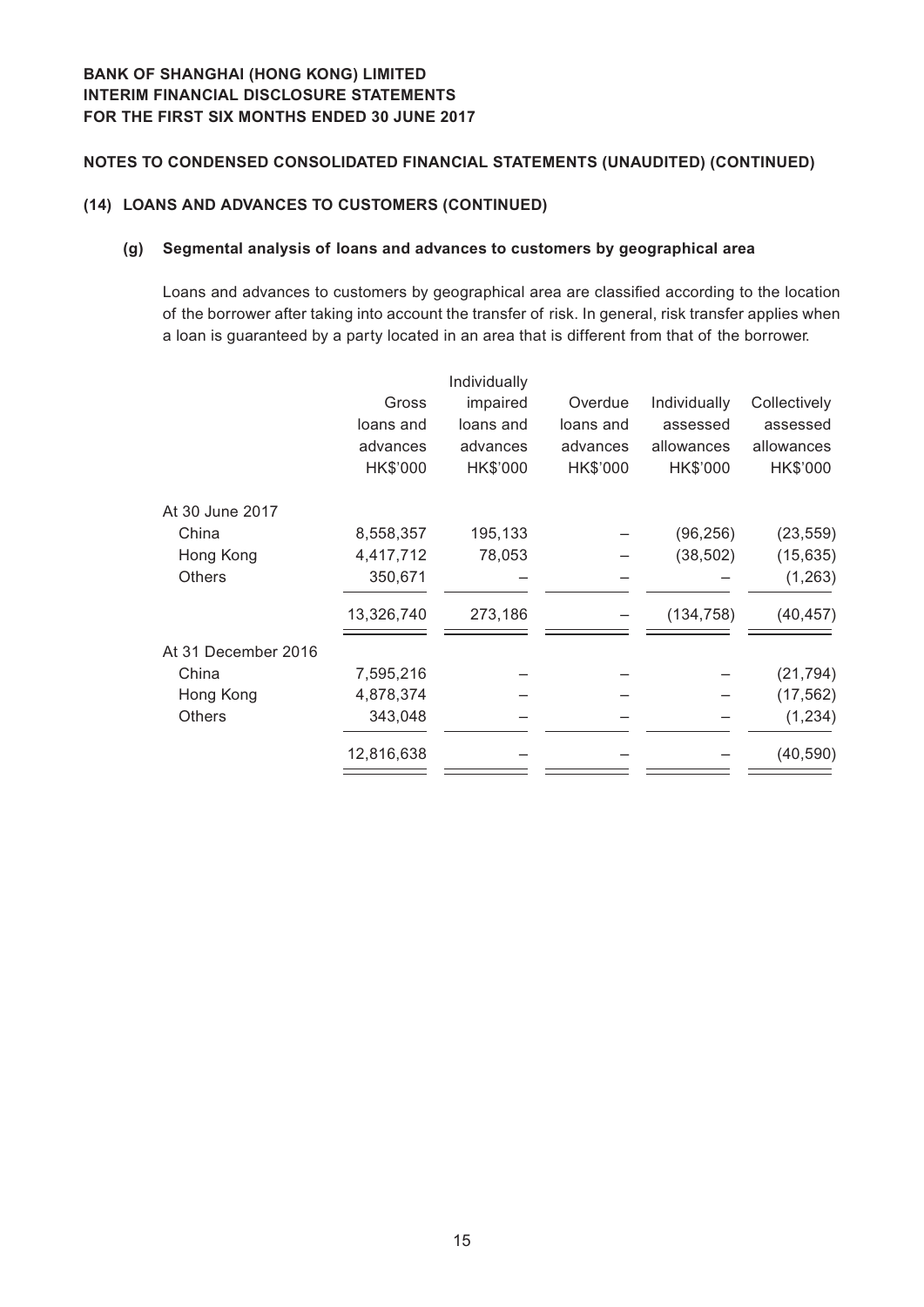## **Notes to Condensed Consolidated Financial Statements (Unaudited) (CONTINUED)**

#### **(15) INVESTMENT SECURITIES**

|                          | 30 Jun 2017 | 31 Dec 2016 |
|--------------------------|-------------|-------------|
|                          | HK\$'000    | HK\$'000    |
| Available-for-sale       | 1,467,205   | 1,215,629   |
| Held-to-maturity         | 232,746     |             |
|                          | 1,699,951   | 1,215,629   |
| Exchange fund bills      | 99,943      | 99,408      |
| Debt securities          | 1,600,008   | 1,116,221   |
|                          | 1,699,951   | 1,215,629   |
| Issued by:               |             |             |
| - Sovereigns             | 115,511     | 99,408      |
| - Public sector entities | 122,572     | 122,509     |
| – Banks                  | 423,794     | 447,183     |
| - Corporates             | 1,038,074   | 546,529     |
|                          | 1,699,951   | 1,215,629   |
|                          |             |             |

As at 30 June 2017 and 31 December 2016, there were no investment securities individually determined to be impaired.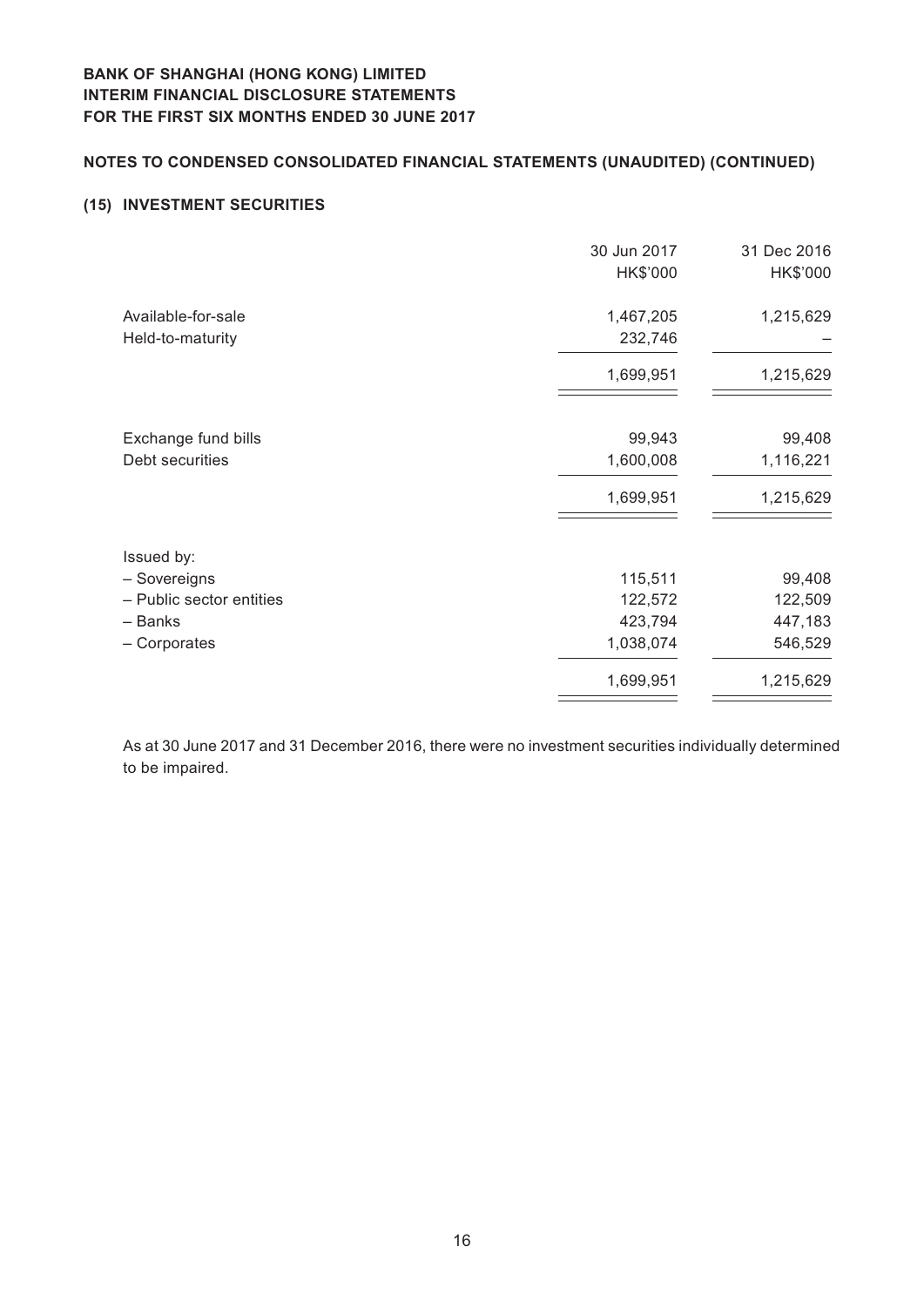## **Notes to Condensed Consolidated Financial Statements (Unaudited) (CONTINUED)**

## **(16) PROPERTY AND EQUIPMENT**

Details of movement of property and equipment are as follows:

|                                                       | Leasehold<br>improvements<br>HK\$'000 | Furniture,<br>computer<br>and other<br>equipments<br>HK\$'000 | Motor<br>vehicles<br>HK\$'000 | Total<br>HK\$'000              |
|-------------------------------------------------------|---------------------------------------|---------------------------------------------------------------|-------------------------------|--------------------------------|
| Cost:                                                 |                                       |                                                               |                               |                                |
| At 1 January 2016<br>Additions<br>Write-off           | 23,794<br>6,834<br>(9,328)            | 14,252<br>4,967                                               | 1,007                         | 39,053<br>11,801<br>(9, 328)   |
| At 31 December 2016                                   | 21,300                                | 19,219                                                        | 1,007                         | 41,526                         |
| At 1 January 2017<br><b>Additions</b>                 | 21,300<br>97                          | 19,219<br>2,378                                               | 1,007                         | 41,526<br>2,475                |
| At 30 June 2017                                       | 21,397                                | 21,597                                                        | 1,007                         | 44,001                         |
| <b>Accumulated depreciation:</b>                      |                                       |                                                               |                               |                                |
| At 1 January 2016<br>Charge for the year<br>Write-off | (8, 583)<br>(4, 396)<br>9,328         | (7, 590)<br>(4, 492)                                          | (651)<br>(251)                | (16, 824)<br>(9, 139)<br>9,328 |
| At 31 December 2016                                   | (3,651)                               | (12,082)                                                      | (902)                         | (16, 635)                      |
| At 1 January 2017<br>Charge for the period            | (3,651)<br>(1,825)                    | (12,082)<br>(2, 334)                                          | (902)<br>(105)                | (16, 635)<br>(4, 264)          |
| At 30 June 2017                                       | (5, 476)                              | (14, 416)                                                     | (1,007)                       | (20, 899)                      |
| Net book value:                                       |                                       |                                                               |                               |                                |
| At 30 June 2017                                       | 15,921                                | 7,181                                                         |                               | 23,102                         |
| At 31 December 2016                                   | 17,649                                | 7,137                                                         | 105                           | 24,891                         |

The Group had leased equipment under finance lease expiring in 5 years. None of these leases contained contingent rentals.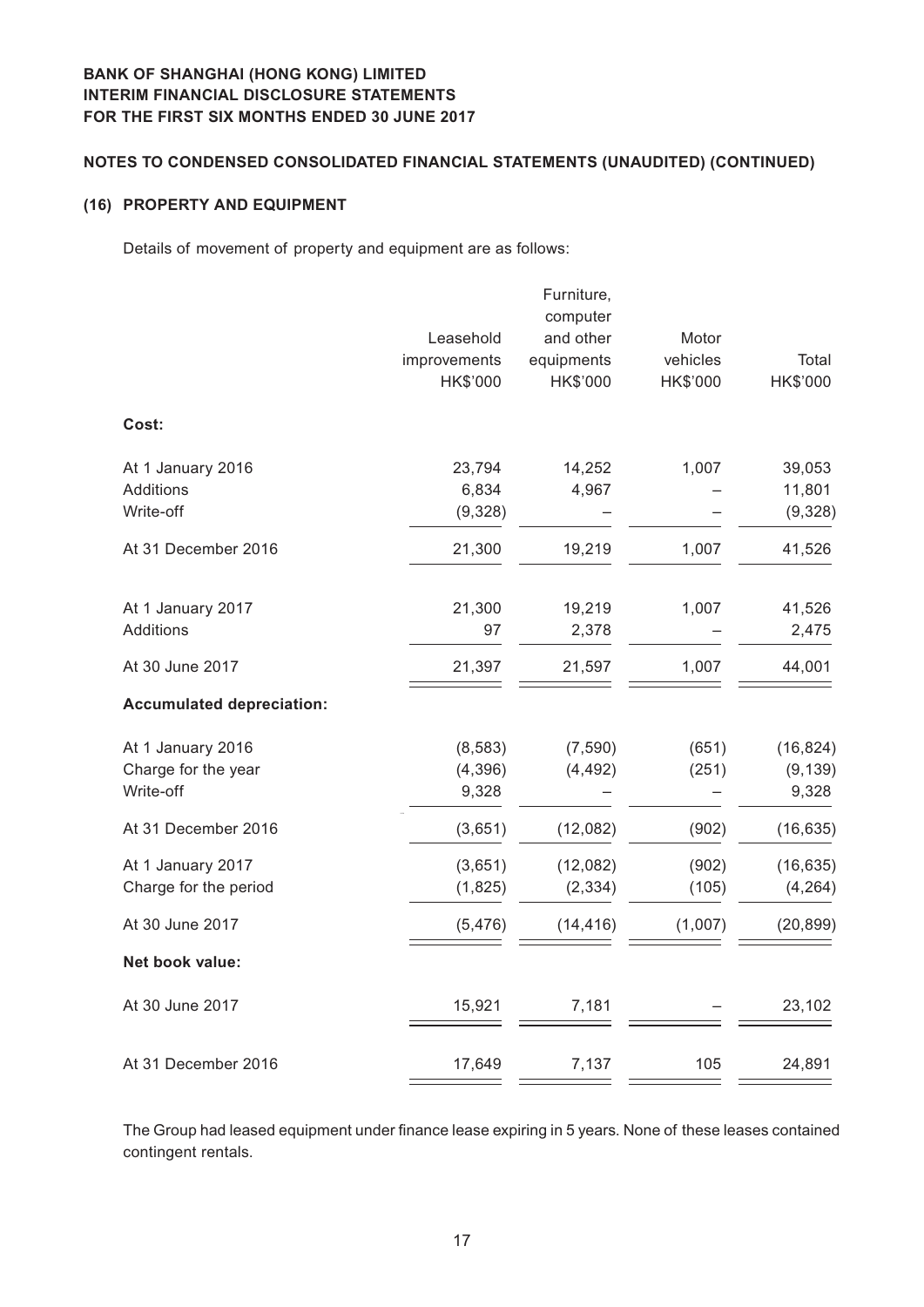# **Notes to Condensed Consolidated Financial Statements (Unaudited) (CONTINUED)**

## **(17) OTHER ASSETS**

|                                      | 30 Jun 2017<br>HK\$'000 | 31 Dec 2016<br>HK\$'000 |
|--------------------------------------|-------------------------|-------------------------|
| Interest receivable (Note 1)         | 100,487                 | 97,884                  |
| Collateral placed                    | 19,669                  | 44,202                  |
| Fee receivable                       | 2,787                   | 4,354                   |
| Customer liability under acceptances | 8,782                   | 541                     |
| Account receivable                   | 2,660                   |                         |
| Prepaid expenses                     | 1,937                   | 4,050                   |
| <b>Others</b>                        | 7,699                   | 10,353                  |
|                                      | 144.021                 | 161,384                 |

Note 1: The balance as at 30 June 2017 included individual impairment allowances of HK\$1,836,000 (31 December 2016: Nil).

#### **(18) DEPOSITS FROM CUSTOMERS**

| 10,199,152               |
|--------------------------|
| 10,199,152               |
| 12,326,843<br>12,326,843 |

### **(19) CERTIFICATES OF DEPOSIT ISSUED**

|                                                                | 30 Jun 2017<br>HK\$'000 | 31 Dec 2016<br>HK\$'000 |
|----------------------------------------------------------------|-------------------------|-------------------------|
| Certificates of deposit issued<br>- measured at amortised cost | 2,648,157               | 1,935,066               |
|                                                                | 2,648,157               | 1,935,066               |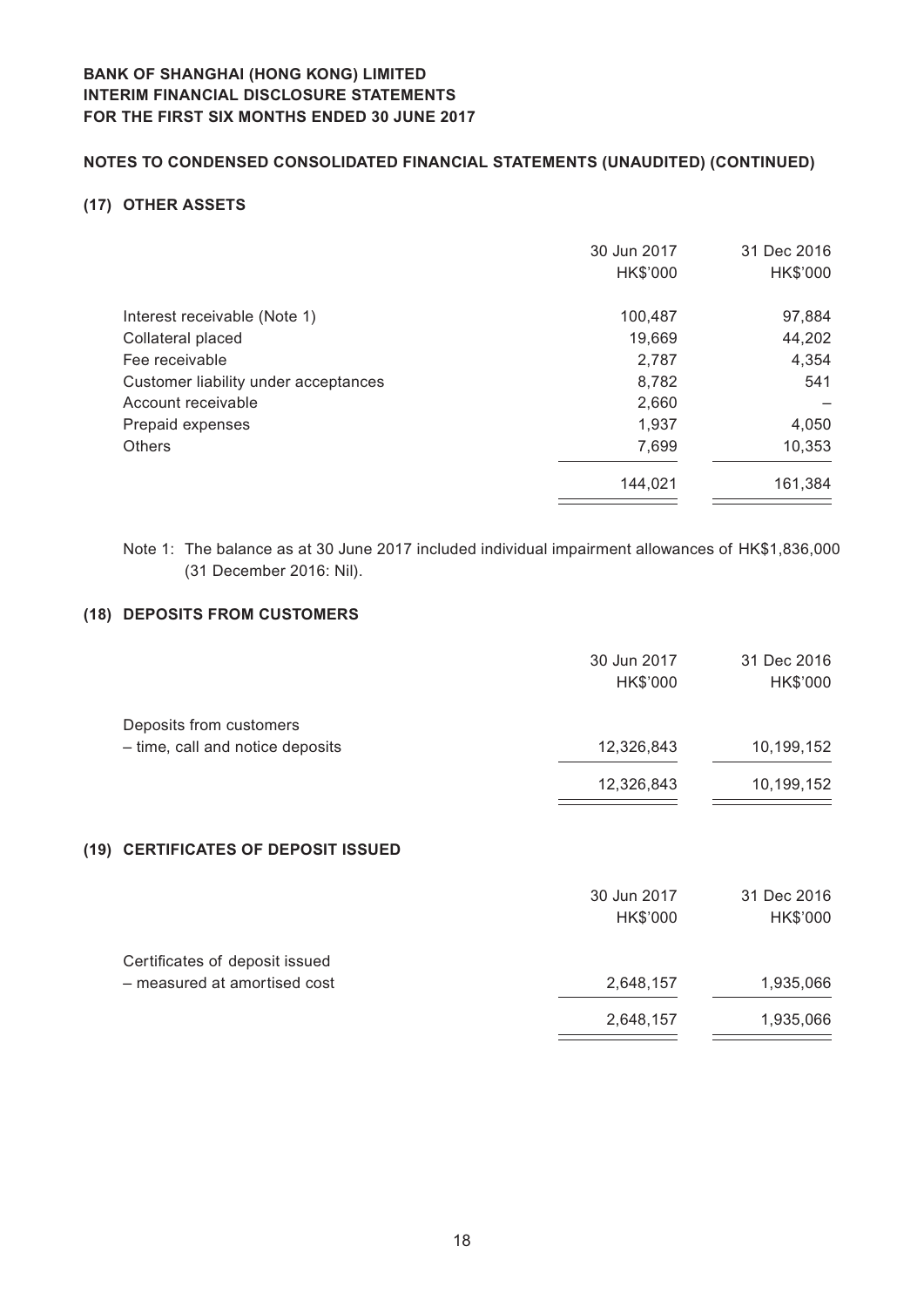## **Notes to Condensed Consolidated Financial Statements (Unaudited) (CONTINUED)**

## **(20) OTHER LIABILITIES**

|                                            | 30 Jun 2017<br>HK\$'000 | 31 Dec 2016<br>HK\$'000 |
|--------------------------------------------|-------------------------|-------------------------|
| Interest payable                           | 86.705                  | 69,530                  |
| Account payable                            | 3,529                   | 256                     |
| Accrued expenses                           | 6,300                   | 3,627                   |
| Provision for short term employee benefits | 10,430                  | 14,000                  |
| Acceptances outstanding                    | 8,782                   | 541                     |
| Payable in respect of unmatured purchase   | 49,081                  |                         |
| <b>Others</b>                              | 17,889                  | 14,259                  |
|                                            | 182,716                 | 102,213                 |

#### **(21) DERIVATIVE FINANCIAL INSTRUMENTS**

Derivative financial instruments are presented in net when there is a legally enforceable right to set off the recognised amounts, and there is an intention to settle them on a net basis or realise the asset and settle the liability simultaneously. As at 30 June 2017, no derivative financial instruments have fulfilled the above criteria, therefore no derivative financial instruments were offset on the consolidated statement of financial position (2016: Nil).

#### **Derivatives – held for trading**

|                                      | At 30 Jun 2017                 |                                               |                                                    |                                                    |                                | At 31 Dec 2016                                |                                                    |                                                    |  |
|--------------------------------------|--------------------------------|-----------------------------------------------|----------------------------------------------------|----------------------------------------------------|--------------------------------|-----------------------------------------------|----------------------------------------------------|----------------------------------------------------|--|
|                                      | Notional<br>amount<br>HK\$'000 | Derivative<br>financial<br>assets<br>HK\$'000 | Derivative<br>financial<br>liabilities<br>HK\$'000 | Credit<br>risk-<br>weighted<br>amounts<br>HK\$'000 | Notional<br>amount<br>HK\$'000 | Derivative<br>financial<br>assets<br>HK\$'000 | Derivative<br>financial<br>liabilities<br>HK\$'000 | Credit<br>risk-<br>weighted<br>amounts<br>HK\$'000 |  |
| Exchange rate<br>contracts           |                                |                                               |                                                    |                                                    |                                |                                               |                                                    |                                                    |  |
| - Spot and forward                   |                                |                                               |                                                    |                                                    | 277,040                        | 4                                             | 9,278                                              | 546                                                |  |
| – Swap<br>Interest rate<br>contracts | 1,083,332                      |                                               | 24,276                                             | 4,046                                              | 1,215,824                      | 2,859                                         | 43,609                                             | 4,550                                              |  |
| - Swap                               | 30,404                         | 17                                            |                                                    | 34                                                 |                                |                                               |                                                    |                                                    |  |
|                                      | 1,113,736                      | 17                                            | 24,276                                             | 4,080                                              | 1,492,864                      | 2,863                                         | 52,887                                             | 5,096                                              |  |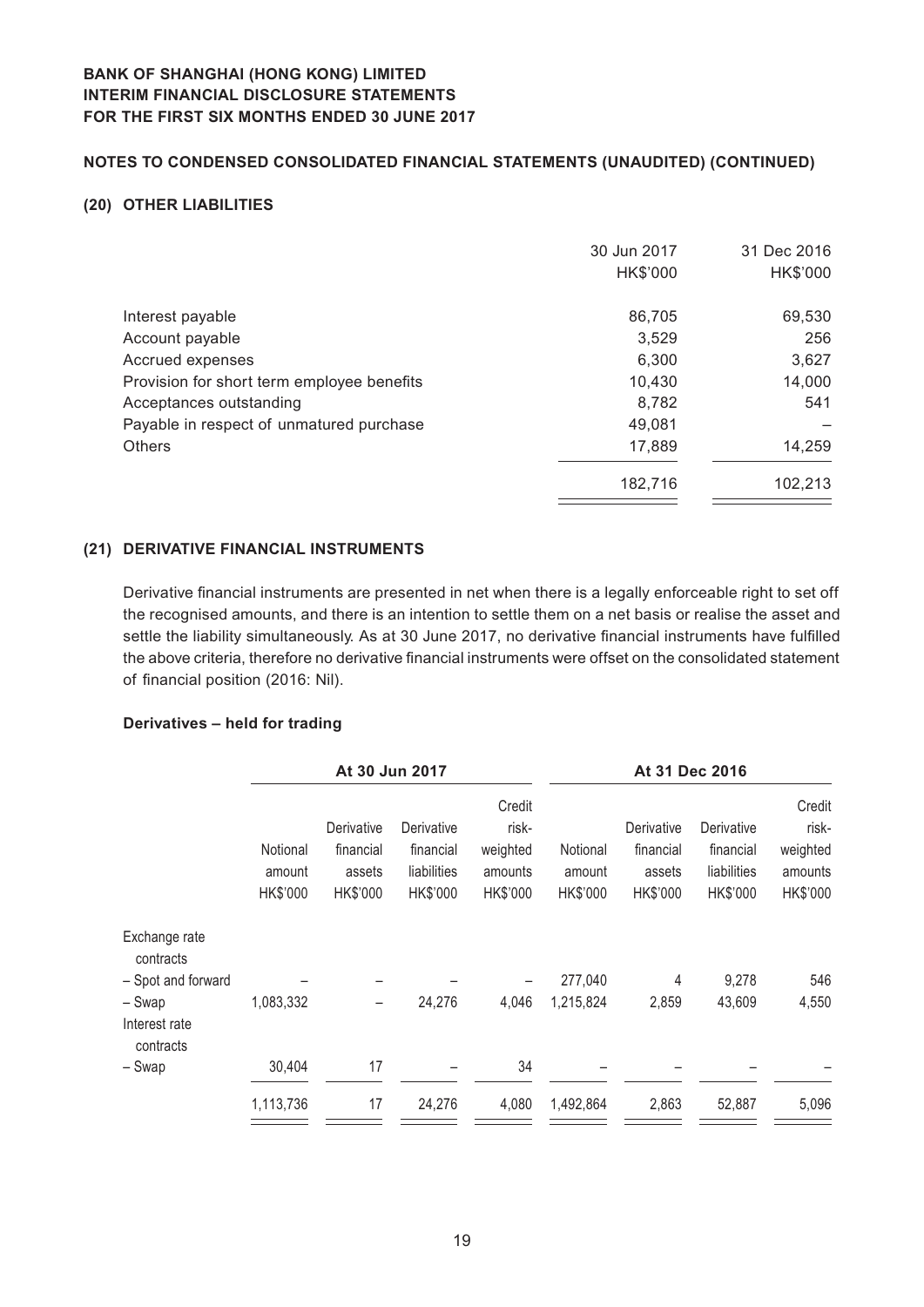## **Notes to Condensed Consolidated Financial Statements (Unaudited) (CONTINUED)**

## **(22) NOTES TO CONSOLIDATED STATEMENT OF CASH FLOWS**

# **(a) Reconciliation of profit before taxation to net cash inflow/(outflow) from the operating activities**

| HK\$'000<br>HK\$'000<br>Profit before taxation<br>78,588<br>77,736<br>Adjustments for:<br>Interest income<br>(212, 296)<br>(365, 475)<br>86,937<br>171,601<br>Interest expense<br>Depreciation of property and equipment<br>4,264<br>4,699<br>1,612<br>Amortisation of intangible assets<br>1,326<br>136,218<br>Impairment charges<br>5,881<br>Net loss on sale of investment securities<br>647<br>192,215<br>Interest received<br>320,624<br>(150, 342)<br>(94, 292)<br>Interest paid<br>Operating profit before changes in working<br>capital<br>197,451<br>62,492<br>Change in balances and placements with banks with<br>original maturity beyond three months<br>(858, 101)<br>276,919<br>Change in gross loans and advances to customers<br>(486, 569)<br>(2, 183, 783)<br>28,911<br>25,038<br>Change in other assets<br>2,127,691<br>Change in deposits from banks<br>1,071,743<br>802,690<br>Change in deposits from customers<br>(1,464,247)<br>688,641<br>Change in certificates of deposit issued<br>(52, 904)<br>Change in other liabilities<br>6,005<br>(59, 467)<br>Elimination of exchange differences and other<br>non-cash items<br>(20, 611)<br>9,611<br>Cash generated from/(used in) operating<br>activities<br>219,171<br>(47,661)<br>Hong Kong profits tax paid<br>(835)<br>Withholding tax in the People's Republic of China<br>paid<br>(242)<br>Net cash inflow/(outflow) from operating<br>activities<br>218,336<br>(47, 903) | 6 months ended<br>30 Jun 2017 | 6 months ended<br>30 Jun 2016 |
|--------------------------------------------------------------------------------------------------------------------------------------------------------------------------------------------------------------------------------------------------------------------------------------------------------------------------------------------------------------------------------------------------------------------------------------------------------------------------------------------------------------------------------------------------------------------------------------------------------------------------------------------------------------------------------------------------------------------------------------------------------------------------------------------------------------------------------------------------------------------------------------------------------------------------------------------------------------------------------------------------------------------------------------------------------------------------------------------------------------------------------------------------------------------------------------------------------------------------------------------------------------------------------------------------------------------------------------------------------------------------------------------------------------------------------------------------------|-------------------------------|-------------------------------|
|                                                                                                                                                                                                                                                                                                                                                                                                                                                                                                                                                                                                                                                                                                                                                                                                                                                                                                                                                                                                                                                                                                                                                                                                                                                                                                                                                                                                                                                        |                               |                               |
|                                                                                                                                                                                                                                                                                                                                                                                                                                                                                                                                                                                                                                                                                                                                                                                                                                                                                                                                                                                                                                                                                                                                                                                                                                                                                                                                                                                                                                                        |                               |                               |
|                                                                                                                                                                                                                                                                                                                                                                                                                                                                                                                                                                                                                                                                                                                                                                                                                                                                                                                                                                                                                                                                                                                                                                                                                                                                                                                                                                                                                                                        |                               |                               |
|                                                                                                                                                                                                                                                                                                                                                                                                                                                                                                                                                                                                                                                                                                                                                                                                                                                                                                                                                                                                                                                                                                                                                                                                                                                                                                                                                                                                                                                        |                               |                               |
|                                                                                                                                                                                                                                                                                                                                                                                                                                                                                                                                                                                                                                                                                                                                                                                                                                                                                                                                                                                                                                                                                                                                                                                                                                                                                                                                                                                                                                                        |                               |                               |
|                                                                                                                                                                                                                                                                                                                                                                                                                                                                                                                                                                                                                                                                                                                                                                                                                                                                                                                                                                                                                                                                                                                                                                                                                                                                                                                                                                                                                                                        |                               |                               |
|                                                                                                                                                                                                                                                                                                                                                                                                                                                                                                                                                                                                                                                                                                                                                                                                                                                                                                                                                                                                                                                                                                                                                                                                                                                                                                                                                                                                                                                        |                               |                               |
|                                                                                                                                                                                                                                                                                                                                                                                                                                                                                                                                                                                                                                                                                                                                                                                                                                                                                                                                                                                                                                                                                                                                                                                                                                                                                                                                                                                                                                                        |                               |                               |
|                                                                                                                                                                                                                                                                                                                                                                                                                                                                                                                                                                                                                                                                                                                                                                                                                                                                                                                                                                                                                                                                                                                                                                                                                                                                                                                                                                                                                                                        |                               |                               |
|                                                                                                                                                                                                                                                                                                                                                                                                                                                                                                                                                                                                                                                                                                                                                                                                                                                                                                                                                                                                                                                                                                                                                                                                                                                                                                                                                                                                                                                        |                               |                               |
|                                                                                                                                                                                                                                                                                                                                                                                                                                                                                                                                                                                                                                                                                                                                                                                                                                                                                                                                                                                                                                                                                                                                                                                                                                                                                                                                                                                                                                                        |                               |                               |
|                                                                                                                                                                                                                                                                                                                                                                                                                                                                                                                                                                                                                                                                                                                                                                                                                                                                                                                                                                                                                                                                                                                                                                                                                                                                                                                                                                                                                                                        |                               |                               |
|                                                                                                                                                                                                                                                                                                                                                                                                                                                                                                                                                                                                                                                                                                                                                                                                                                                                                                                                                                                                                                                                                                                                                                                                                                                                                                                                                                                                                                                        |                               |                               |
|                                                                                                                                                                                                                                                                                                                                                                                                                                                                                                                                                                                                                                                                                                                                                                                                                                                                                                                                                                                                                                                                                                                                                                                                                                                                                                                                                                                                                                                        |                               |                               |
|                                                                                                                                                                                                                                                                                                                                                                                                                                                                                                                                                                                                                                                                                                                                                                                                                                                                                                                                                                                                                                                                                                                                                                                                                                                                                                                                                                                                                                                        |                               |                               |
|                                                                                                                                                                                                                                                                                                                                                                                                                                                                                                                                                                                                                                                                                                                                                                                                                                                                                                                                                                                                                                                                                                                                                                                                                                                                                                                                                                                                                                                        |                               |                               |
|                                                                                                                                                                                                                                                                                                                                                                                                                                                                                                                                                                                                                                                                                                                                                                                                                                                                                                                                                                                                                                                                                                                                                                                                                                                                                                                                                                                                                                                        |                               |                               |
|                                                                                                                                                                                                                                                                                                                                                                                                                                                                                                                                                                                                                                                                                                                                                                                                                                                                                                                                                                                                                                                                                                                                                                                                                                                                                                                                                                                                                                                        |                               |                               |
|                                                                                                                                                                                                                                                                                                                                                                                                                                                                                                                                                                                                                                                                                                                                                                                                                                                                                                                                                                                                                                                                                                                                                                                                                                                                                                                                                                                                                                                        |                               |                               |
|                                                                                                                                                                                                                                                                                                                                                                                                                                                                                                                                                                                                                                                                                                                                                                                                                                                                                                                                                                                                                                                                                                                                                                                                                                                                                                                                                                                                                                                        |                               |                               |
|                                                                                                                                                                                                                                                                                                                                                                                                                                                                                                                                                                                                                                                                                                                                                                                                                                                                                                                                                                                                                                                                                                                                                                                                                                                                                                                                                                                                                                                        |                               |                               |
|                                                                                                                                                                                                                                                                                                                                                                                                                                                                                                                                                                                                                                                                                                                                                                                                                                                                                                                                                                                                                                                                                                                                                                                                                                                                                                                                                                                                                                                        |                               |                               |
|                                                                                                                                                                                                                                                                                                                                                                                                                                                                                                                                                                                                                                                                                                                                                                                                                                                                                                                                                                                                                                                                                                                                                                                                                                                                                                                                                                                                                                                        |                               |                               |
|                                                                                                                                                                                                                                                                                                                                                                                                                                                                                                                                                                                                                                                                                                                                                                                                                                                                                                                                                                                                                                                                                                                                                                                                                                                                                                                                                                                                                                                        |                               |                               |
|                                                                                                                                                                                                                                                                                                                                                                                                                                                                                                                                                                                                                                                                                                                                                                                                                                                                                                                                                                                                                                                                                                                                                                                                                                                                                                                                                                                                                                                        |                               |                               |
|                                                                                                                                                                                                                                                                                                                                                                                                                                                                                                                                                                                                                                                                                                                                                                                                                                                                                                                                                                                                                                                                                                                                                                                                                                                                                                                                                                                                                                                        |                               |                               |
|                                                                                                                                                                                                                                                                                                                                                                                                                                                                                                                                                                                                                                                                                                                                                                                                                                                                                                                                                                                                                                                                                                                                                                                                                                                                                                                                                                                                                                                        |                               |                               |
|                                                                                                                                                                                                                                                                                                                                                                                                                                                                                                                                                                                                                                                                                                                                                                                                                                                                                                                                                                                                                                                                                                                                                                                                                                                                                                                                                                                                                                                        |                               |                               |
|                                                                                                                                                                                                                                                                                                                                                                                                                                                                                                                                                                                                                                                                                                                                                                                                                                                                                                                                                                                                                                                                                                                                                                                                                                                                                                                                                                                                                                                        |                               |                               |
|                                                                                                                                                                                                                                                                                                                                                                                                                                                                                                                                                                                                                                                                                                                                                                                                                                                                                                                                                                                                                                                                                                                                                                                                                                                                                                                                                                                                                                                        |                               |                               |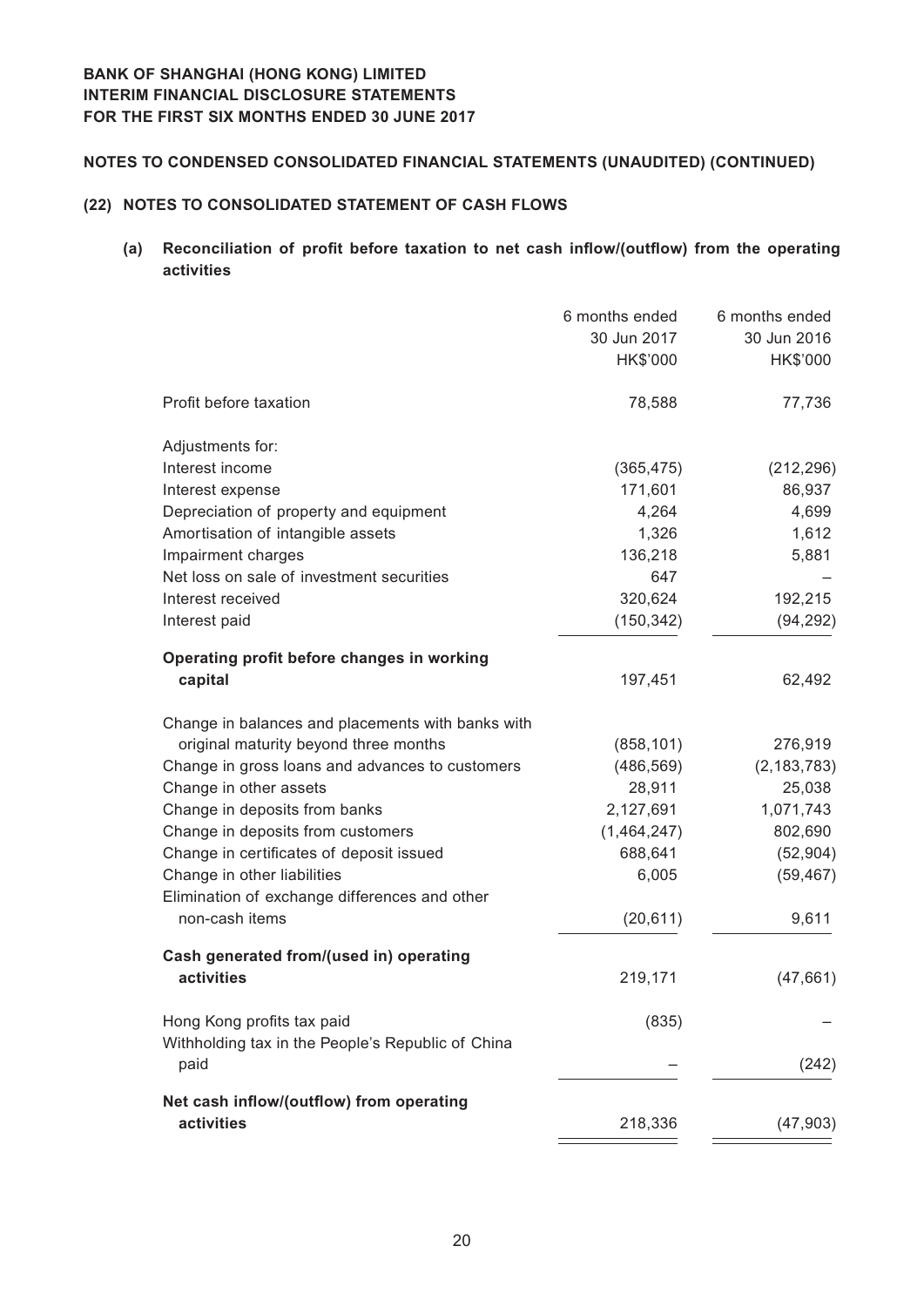# **Notes to Condensed Consolidated Financial Statements (Unaudited) (CONTINUED)**

## **(22) NOTES TO CONSOLIDATED STATEMENT OF CASH FLOWS (CONTINUED)**

## **(b) Cash and cash equivalents in the consolidated statement of cash flows**

|                                                                                               | 30 Jun 2017 | 30 Jun 2016 |
|-----------------------------------------------------------------------------------------------|-------------|-------------|
|                                                                                               | HK\$'000    | HK\$'000    |
| Cash and balances with banks and central bank<br>Placements with banks with original maturity | 259,016     | 803,026     |
| within three months                                                                           | 5,796,677   | 4,476,909   |
|                                                                                               | 6,055,693   | 5,279,935   |

#### **(c) Reconciliation with the consolidated statement of financial position**

|                                                                                           | 30 Jun 2017 | 30 Jun 2016 |
|-------------------------------------------------------------------------------------------|-------------|-------------|
|                                                                                           | HK\$'000    | HK\$'000    |
| Cash and balances with banks and central bank                                             | 259,381     | 803,026     |
| Placements with and advances to banks                                                     | 7,280,493   | 6,059,168   |
| Amounts shown in the consolidated statement                                               |             |             |
| of financial position                                                                     | 7.539.874   | 6.862.194   |
| Less: Balances, placements with and advances<br>to banks with an original maturity beyond |             |             |
| three months                                                                              | 1,484,181   | 1,582,259   |
|                                                                                           | 6,055,693   | 5,279,935   |
|                                                                                           |             |             |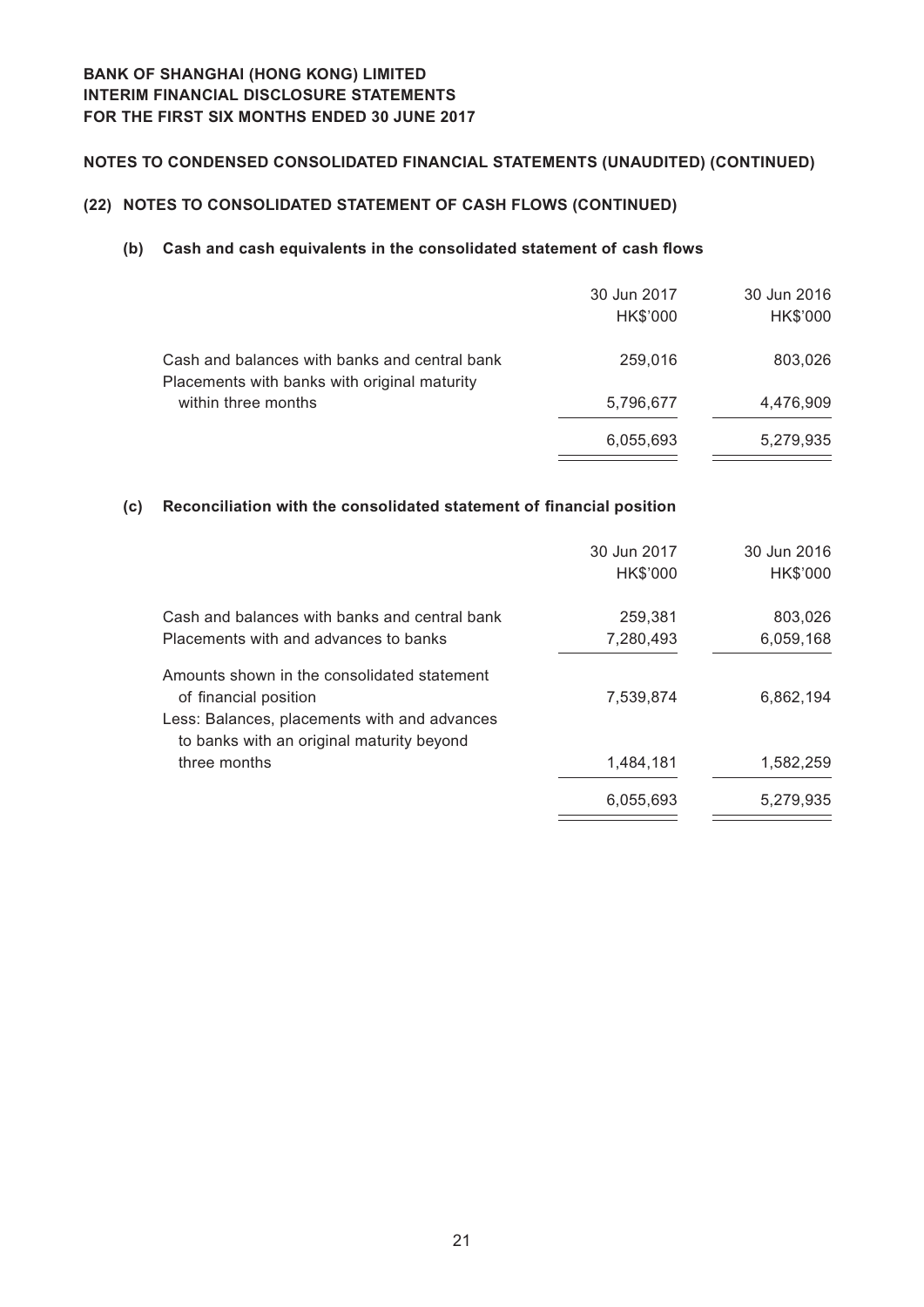## **Notes to Condensed Consolidated Financial Statements (Unaudited) (CONTINUED)**

## **(23) CONTINGENT LIABILITIES AND COMMITMENTS**

|                                            | 30 Jun 2017<br>HK\$'000 | 31 Dec 2016<br>HK\$'000 |
|--------------------------------------------|-------------------------|-------------------------|
| Contract amounts                           |                         |                         |
| - Direct credit substitutes                | 139,721                 | 136,609                 |
| - Trade-related contingencies              | 18,577                  | 21,430                  |
| - Other commitments:                       |                         |                         |
| - which are unconditionally cancellable    | 1,052,932               | 865,508                 |
| - with an original maturity under one year | 487,795                 | 310,188                 |
| - with an original maturity over one year  | 221,897                 | 143,607                 |
|                                            | 1,920,922               | 1,477,342               |
| Credit risk weighted amount                | 201,562                 | 135,470                 |

#### **(24) FAIR VALUE OF FINANCIAL INSTRUMENT**

#### **(a) Financial assets and liabilities measured at fair value**

Fair value estimates are generally subjective in nature, and are made as of a specific point in time based on the characteristics of the financial instruments and relevant market information. The Group measures fair value using the following fair value hierarchy that reflects the significance of the inputs used in making the measurements:

Level 1: fair value measured using quoted market prices (unadjusted) in active markets for identical assets and liabilities.

Level 2: fair value measured using valuation techniques based on observable inputs, either directly or indirectly. This category includes quoted prices in active markets for similar financial instruments, or quoted prices for identical or similar instruments in markets that are considered less than active, or other valuation techniques where all significant inputs are directly or indirectly observable from market data.

Level 3: fair value measured using significant unobservable inputs. This category includes inputs to valuation techniques not based on observable data and the unobservable inputs have a significant effect on the instrument's valuation. This category includes instruments that are valued based on quoted prices for similar instruments where significant unobservable adjustments or assumptions are required to reflect difference between the instruments.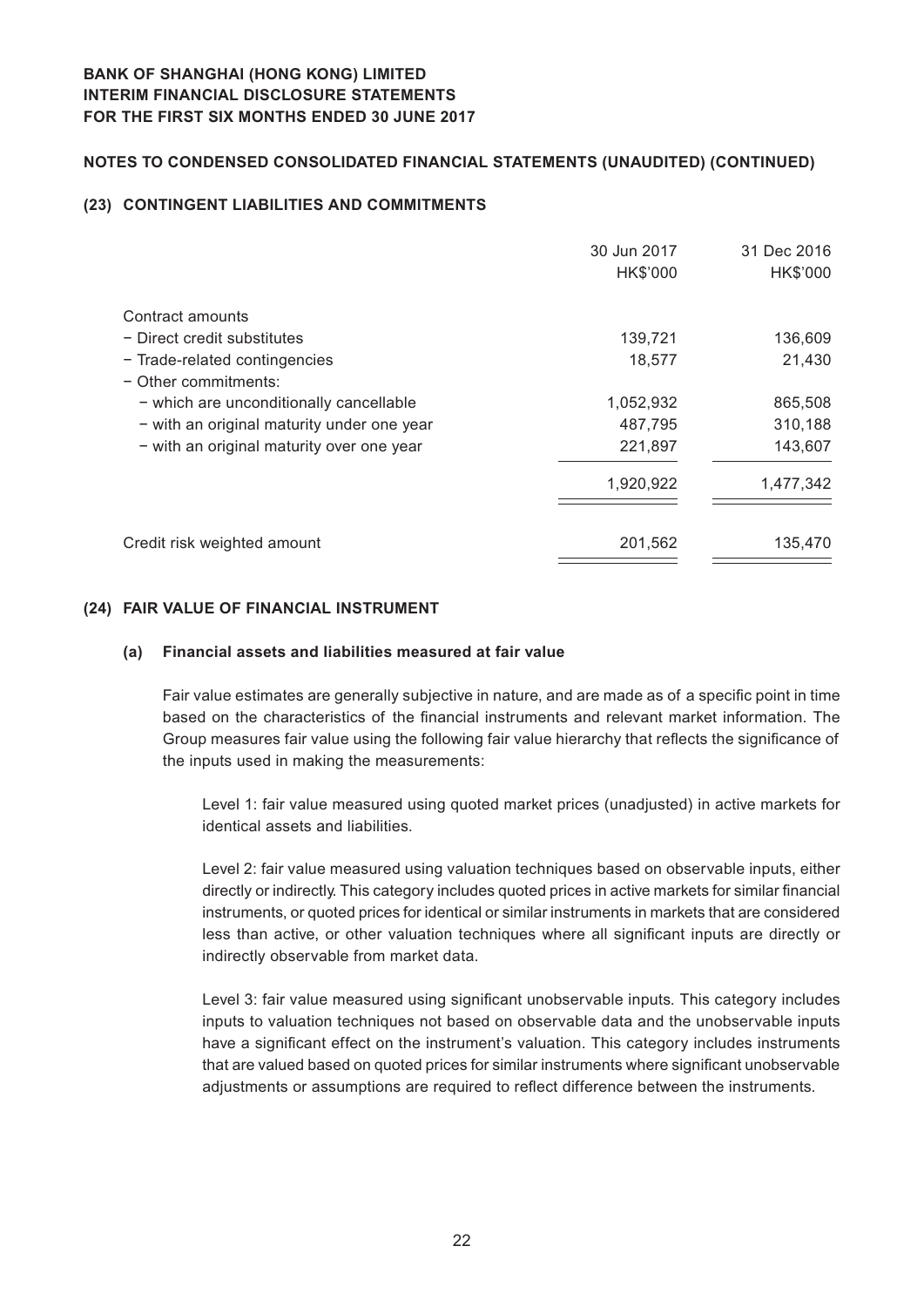**At 30 June 2017**

## **Notes to Condensed Consolidated Financial Statements (Unaudited) (CONTINUED)**

## **(24) FAIR VALUE OF FINANCIAL INSTRUMENT (CONTINUED)**

#### **(a) Financial assets and liabilities measured at fair value (continued)**

Where available, the most suitable measure for fair value is the quoted market price. In the absence of organised secondary markets for most of the unlisted securities and over-the-counter derivatives, direct market prices of these financial instruments may not be available. The fair values of such instruments are therefore calculated based on established valuation techniques using current market parameters or market prices provided by counterparties.

The fair value of forward foreign exchange contracts is determined using forward exchange market rates at the reporting date. For other derivative financial instruments, the Group uses estimated discounted cash flows to determine their fair value and the discount rate used is a discount rate at the end of the reporting period applicable for an instrument with similar terms and conditions.

The table below analyses financial instruments, measured at fair value as at 30 June 2017 and 31 December 2016, by the level in the fair value hierarchy into which the fair value treatment is categorised.

|                                             | Level 1<br>HK\$'000 | Level 2<br>HK\$'000 | Level 3<br>HK\$'000 | Total<br>HK\$'000 |
|---------------------------------------------|---------------------|---------------------|---------------------|-------------------|
| <b>Recurring fair value</b><br>measurements |                     |                     |                     |                   |
| <b>Assets</b>                               |                     |                     |                     |                   |
| Derivative financial assets                 |                     | 17                  |                     | 17                |
| Investment securities                       | 99,943              | 1,367,262           |                     | 1,467,205         |
| <b>Liabilities</b>                          |                     |                     |                     |                   |
| Derivative financial liabilities            |                     | 24,276              |                     | 24,276            |
| At 31 December 2016                         |                     |                     |                     |                   |
|                                             | Level 1             | Level <sub>2</sub>  | Level 3             | Total             |
|                                             | HK\$'000            | HK\$'000            | HK\$'000            | HK\$'000          |
| <b>Recurring fair value</b><br>measurements |                     |                     |                     |                   |
| <b>Assets</b>                               |                     |                     |                     |                   |
| Derivative financial assets                 |                     | 2,863               |                     | 2,863             |
| Investment securities                       | 99,408              | 1,116,221           |                     | 1,215,629         |
| <b>Liabilities</b>                          |                     |                     |                     |                   |
| Derivative financial liabilities            |                     | 52,887              |                     | 52,887            |

23